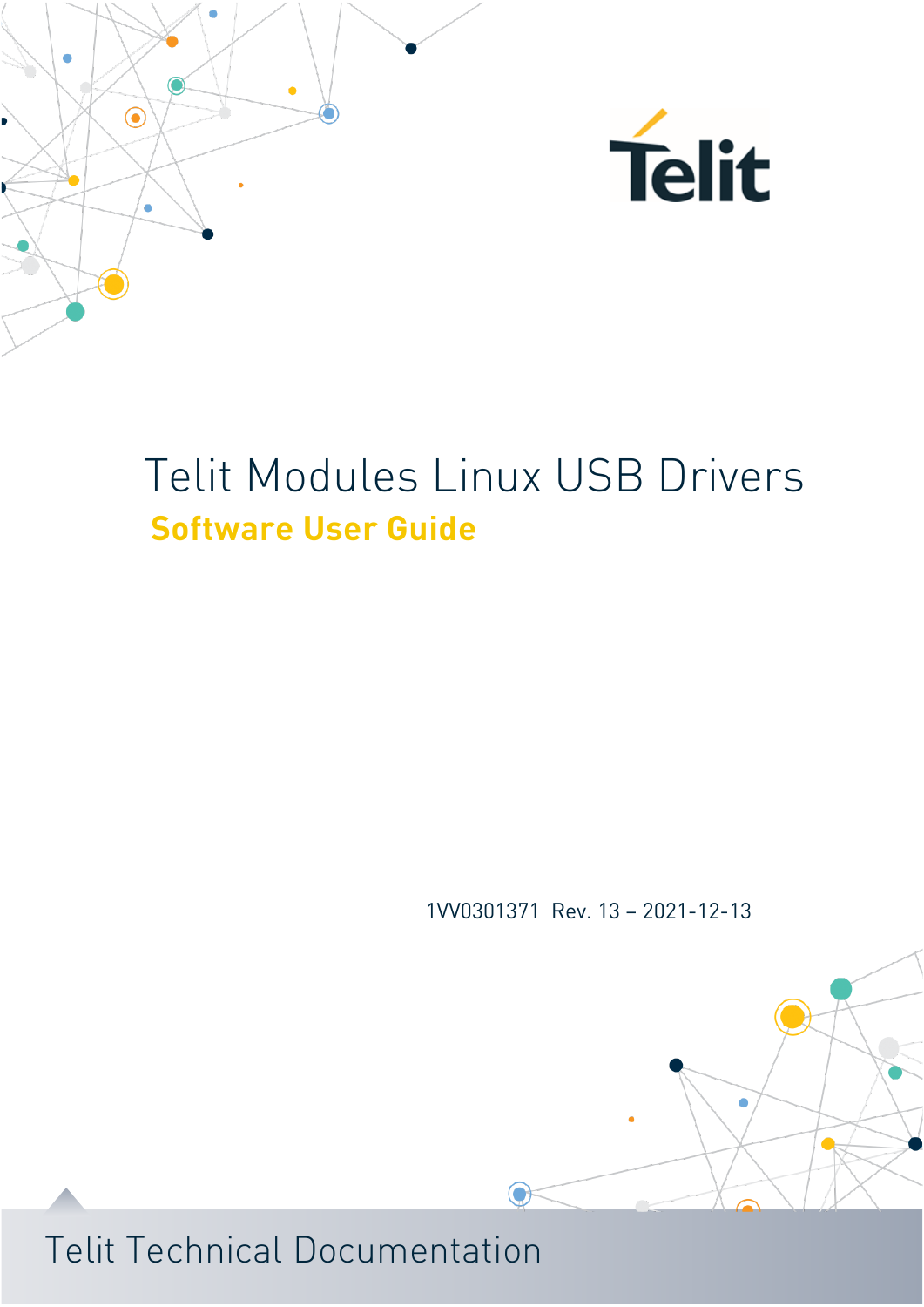

## <span id="page-1-0"></span>**APPLICABILITY TABLE**

¥

| <b>PRODUCTS</b>    | <b>AVAILABLE SINCE KERNEL VERSION</b> |
|--------------------|---------------------------------------|
| DE910 SERIES       | 3.4                                   |
| FD980 SERIES       | 5.14                                  |
| FN980 SERIES       | 5.5                                   |
| FN990 SERIES       | 5.16                                  |
| GE910 SERIES       | 4.4                                   |
| HE910 SERIES       | 4.4                                   |
| LE866 SERIES       | 2.6.39                                |
| LE910 SERIES       | 3.18                                  |
| LE910Cx SERIES     | 4.11                                  |
| LE910C1-EUX SERIES | 5.8                                   |
| LE910D1 SERIES     | 2.6.39                                |
| LE910S1 SERIES     | 5.13                                  |
| LE910 V2 SERIES    | 3.12                                  |
| LM940 SERIES       | 4.10                                  |
| LM960 SERIES       | 4.10                                  |
| LN920 SERIES       | 5.15                                  |
| LN940 SERIES       | 4.20                                  |
| ME910C1 SERIES     | 4.15                                  |
| MEx10G1 SERIES     | $5.5\,$                               |
| ML865C1 SERIES     | 4.15                                  |
| ML865G1 SERIES     | 5.5                                   |
| UE866 SERIES       | 4.4                                   |
| UE910 SERIES       | 4.4                                   |
| UL865 SERIES       | 4.4                                   |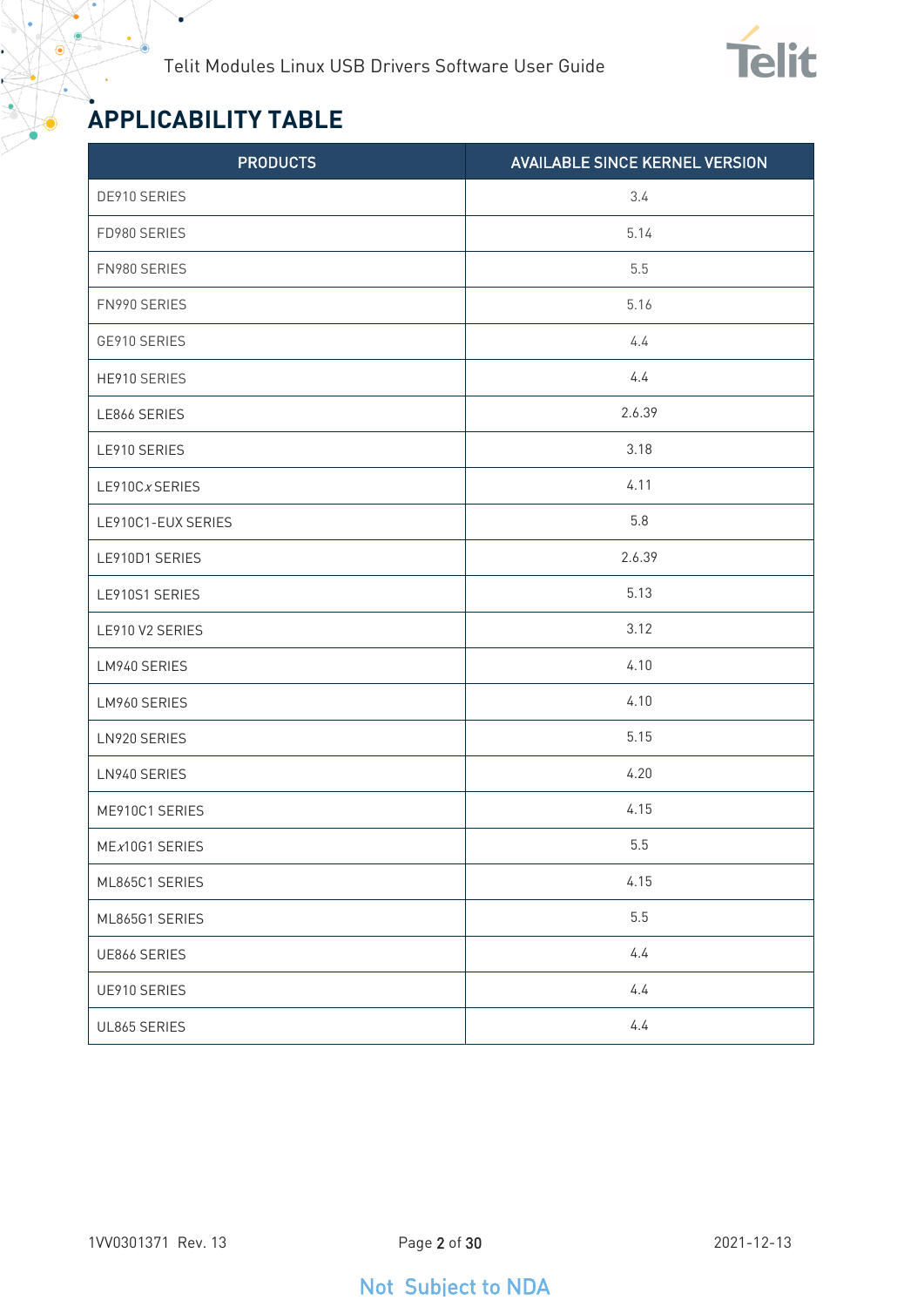

## <span id="page-2-0"></span>**CONTENTS**

 $\bullet$ 

|                 | <b>APPLICABILITY TABLE</b>                              | $\overline{2}$ |
|-----------------|---------------------------------------------------------|----------------|
| <b>CONTENTS</b> |                                                         | 3              |
| 1.              | <b>INTRODUCTION</b>                                     | 5              |
| 1.1.            | Scope                                                   | 5              |
| 1.2.            | Audience                                                | 5              |
| 1.3.            | <b>Contact Information, Support</b>                     | 5              |
| 1.4.            | <b>Symbol Conventions</b>                               | 6              |
| 1.5.            | <b>Related Documents</b>                                | 6              |
| 2.              | <b>OPERATING SYSTEM SETUP</b>                           | 7              |
| 2.1.            | Summary                                                 | 7              |
| 2.2.            | <b>USB Compositions</b>                                 | 7              |
| 2.2.1.          | <b>PIDs and Related Compositions</b>                    | 7              |
| 2.2.2.          | Multi-configuration compositions                        | 10             |
| 2.2.3.          | Kernel Module Option                                    | 10             |
| 2.2.4.          | Kernel Module qmi_wwan                                  | 11             |
| 2.2.4.1.        | qmi_wwan and QMAP                                       | 11             |
| 3.              | <b>USING THE MODEM</b>                                  | 13             |
| 3.1.            | Using the Serial Ports                                  | 13             |
| 3.1.1.          | Data Connection through Serial Ports                    | 13             |
| 3.2.            | Using the Network Adapter                               | 13             |
| 3.2.1.          | Data Connection through the Network Interface           | 13             |
| 3.3.            | Using the Modem with ModemManager and<br>NetworkManager | 14             |
| 4.              | <b>FLASHING DEVICES</b>                                 | 15             |
| 4.1.            | Overview                                                | 15             |
| 4.2.            | Flashing Device 0x18d1:0xd00d                           | 15             |
| 4.3.            | Flashing Device 0x058b:0x0041                           | 16             |
| 4.4.            | Flashing Device 0x8087:0x0716                           | 16             |
| 5.              | <b>TELIT KERNEL COMMITS</b>                             | 17             |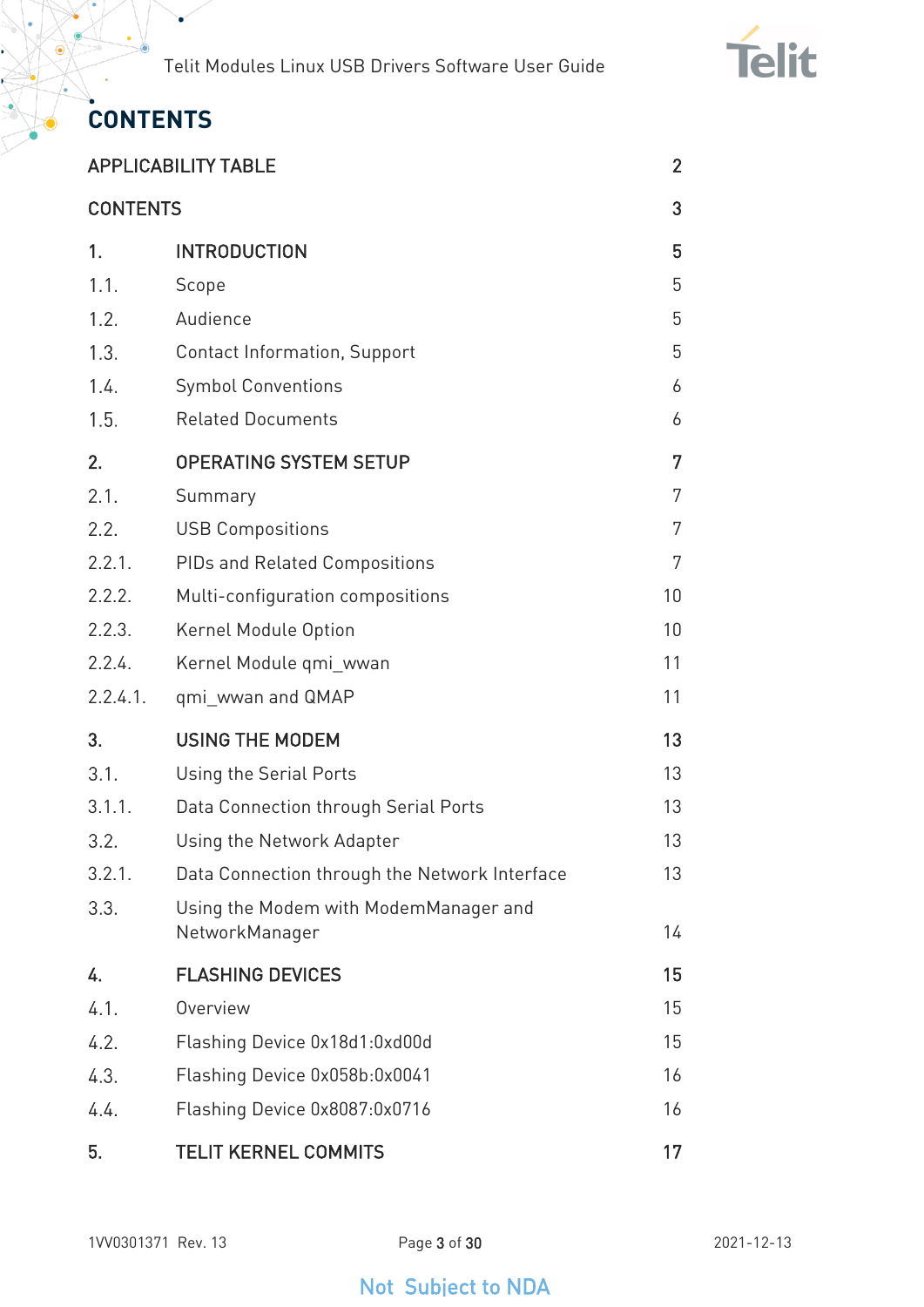

| 6.     | <b>ADDITIONAL KERNEL COMMITS</b>                | 21 |
|--------|-------------------------------------------------|----|
| 6.1.   | Raw-Ip Support and Important Fixes for qmi_wwan | 21 |
| 6.2.   | <b>QMAP Support in qmi_wwan</b>                 | 21 |
| 7.     | PRODUCT AND SAFETY INFORMATION                  | 23 |
| 7.1.   | <b>Copyrights and Other Notices</b>             | 23 |
| 7.1.1. | Copyrights                                      | 23 |
| 7.1.2. | <b>Computer Software Copyrights</b>             | 23 |
| 7.2.   | <b>Usage and Disclosure Restrictions</b>        | 24 |
| 7.2.1. | License Agreements                              | 24 |
| 7.2.2. | <b>Copyrighted Materials</b>                    | 24 |
| 7.2.3. | <b>High Risk Materials</b>                      | 24 |
| 7.2.4. | <b>Trademarks</b>                               | 25 |
| 7.2.5. | <b>Third Party Rights</b>                       | 25 |
| 7.2.6. | Waiwer of Liability                             | 25 |
| 7.3.   | <b>Safety Recommendations</b>                   | 26 |
| 8.     | <b>GLOSSARY</b>                                 | 27 |
| 9.     | <b>DOCUMENT HISTORY</b>                         | 28 |

 $\bullet$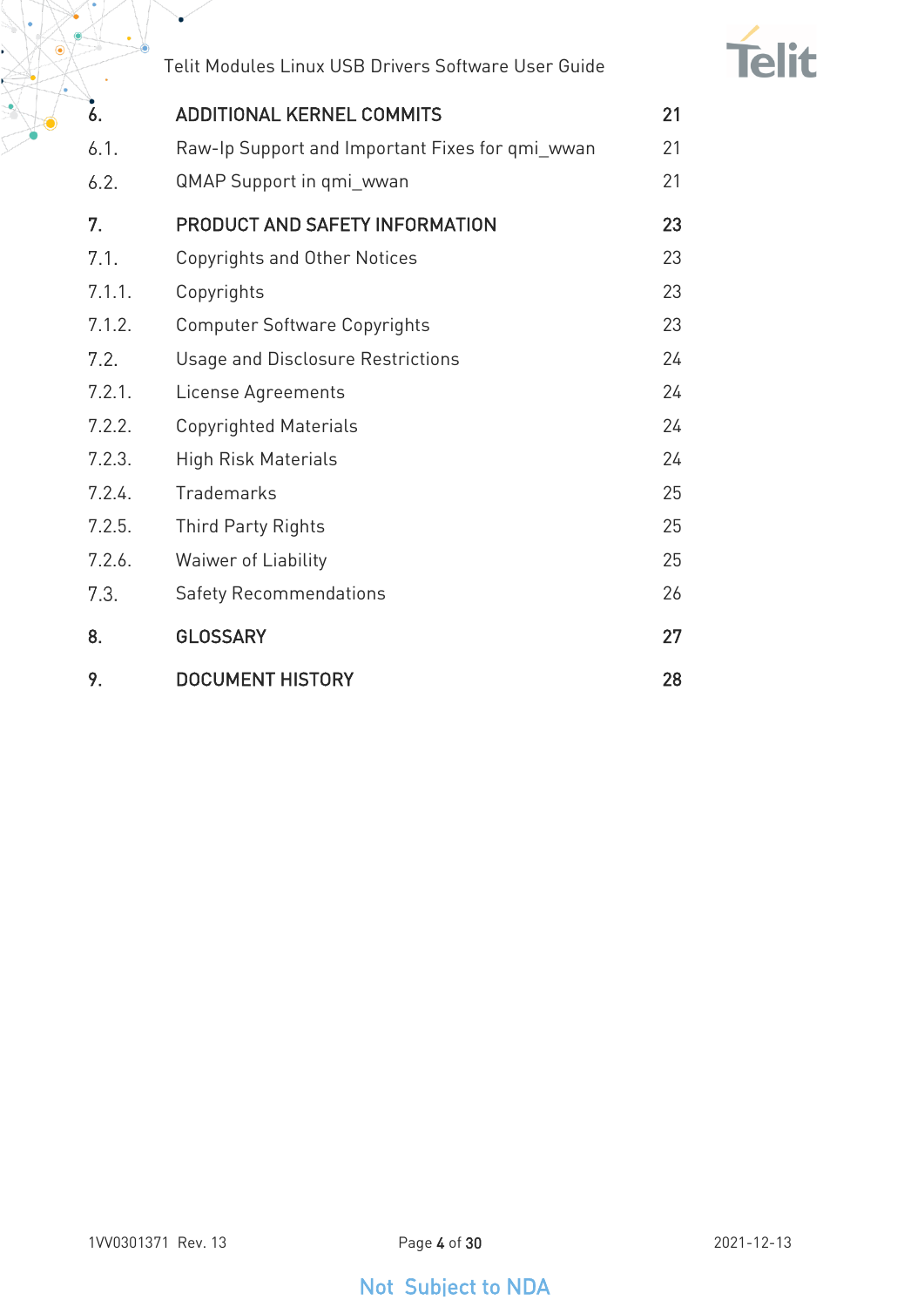

## <span id="page-4-1"></span><span id="page-4-0"></span>**1. INTRODUCTION**

#### $1.1.$ Scope

<span id="page-4-2"></span>This document describes which Linux kernel drivers should be used for the Telit modules listed in the applicability table and how Linux devices can be used for typical use cases.

#### $1.2<sub>1</sub>$ Audience

This document is intended for Telit customers, especially system integrators, who are about to implement the Telit modules listed in the applicability table in a Linux environment .

#### <span id="page-4-3"></span> $1.3<sub>1</sub>$ Contact Information, Support

For general contact, technical support services, technical questions and report of documentation errors contact Telit Technical Support at:

- [TS-EMEA@telit.com](mailto:TS-EMEA@telit.com)
- [TS-AMERICAS@telit.com](mailto:TS-AMERICAS@telit.com)
- T.S-APAC@telit.com
- [TS-SRD@telit.com](mailto:TS-SRD@telit.com)
- TS-ONEEDGE@telit.com

Alternatively, use:

<https://www.telit.com/contact-us/>

For detailed information about where you can buy the Telit modules or for recommendations on accessories and components visit:

#### [https://www.telit.com](https://www.telit.com/)

Our aim is to make this guide as helpful as possible. Keep us informed of your comments and suggestions for improvements.

Telit appreciates the user feedback on our information.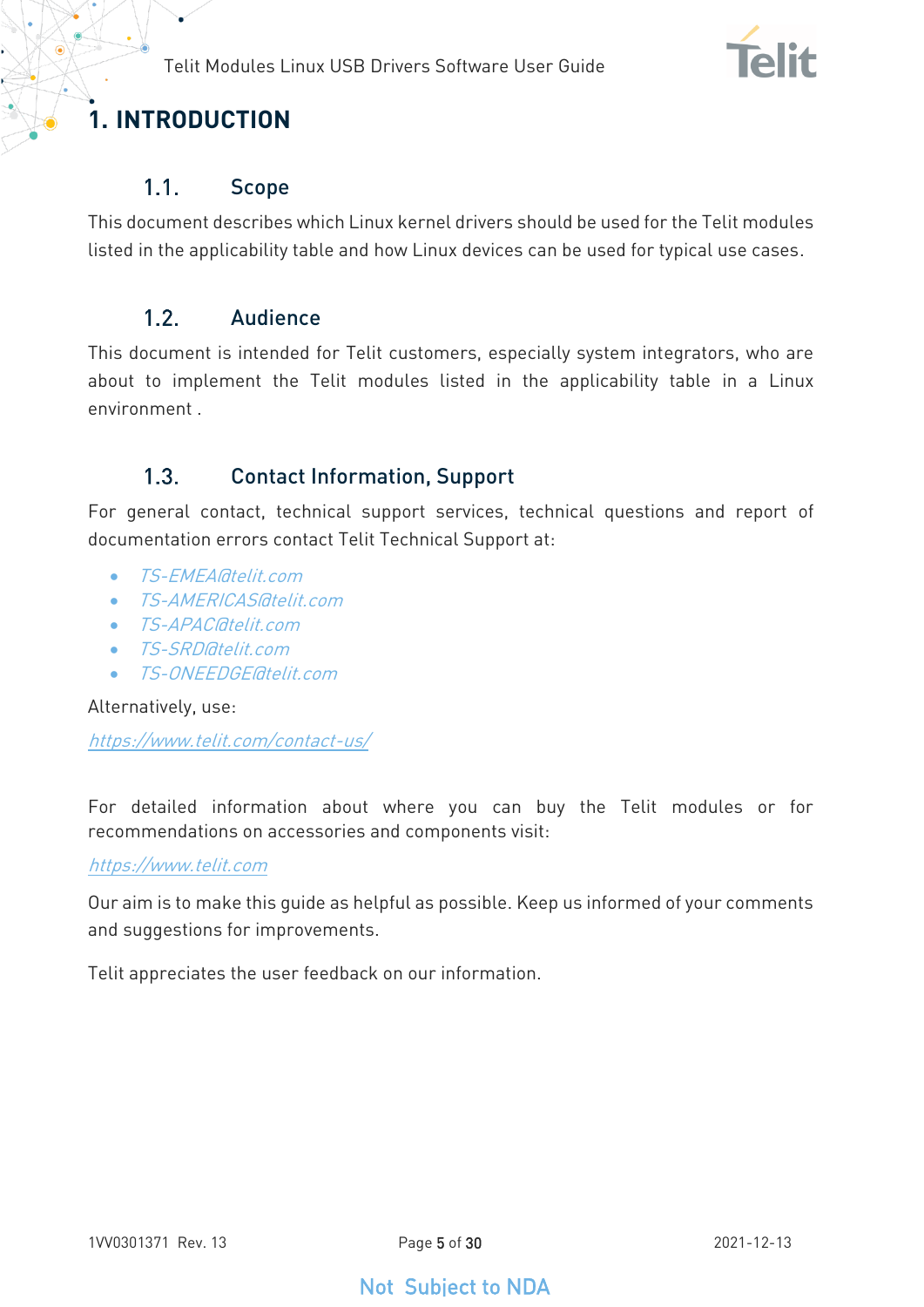



#### <span id="page-5-0"></span> $1.4.$ Symbol Conventions

Danger: This information MUST be followed or catastrophic equipment failure or personal injury may occur.



Warning: Alerts the user on important steps about the module integration.



Note/Tip: Provides advice and suggestions that may be useful when integrating the module.



Electro-static Discharge: Notifies the user to take proper grounding precautions before handling the product.

Table 1: Symbol Conventions

<span id="page-5-1"></span>All dates are in ISO 8601 format, that is YYYY-MM-DD.

#### $1.5.$ Related Documents

- Telit QMI SDK and TQCM User Guide, 1VV0301643
- uxfp Software User Guide, 1VV0301613
- AT Commands Reference Guide of Telit modules listed in the applicability table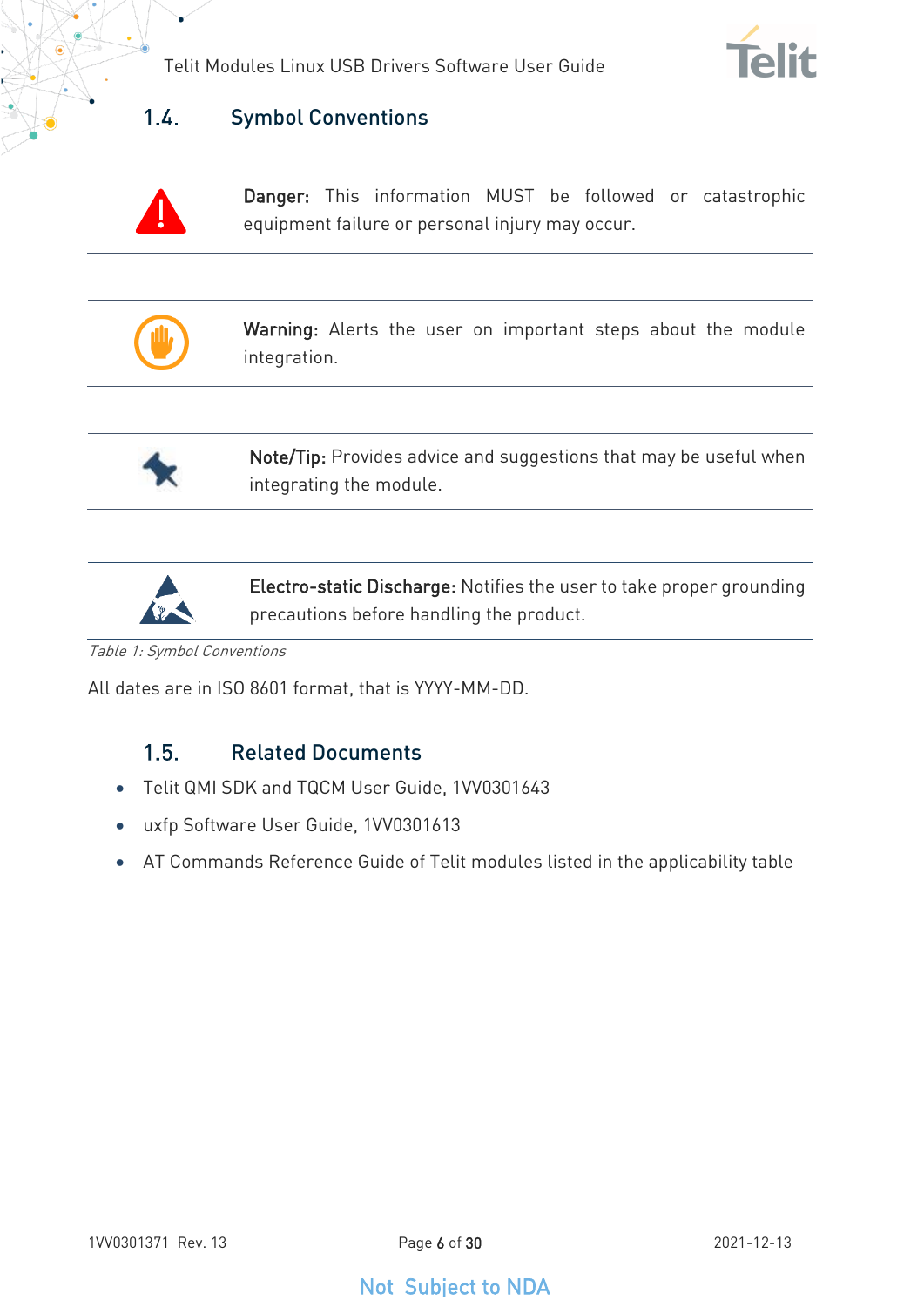

## <span id="page-6-0"></span>**2. OPERATING SYSTEM SETUP**

#### <span id="page-6-1"></span> $2.1.$ Summary

The Telit modules listed in the Applicability Table expose different kinds of devices according to the Product ID (PID) in use. The table below lists the association between the device type and the kernel driver used:

| Device type                                                | Kernel module                        |
|------------------------------------------------------------|--------------------------------------|
| Serial port following the CDC-ACM standard                 | cdc acm                              |
| Serial port (reduced ACM)                                  | option                               |
| Network adapter following the CDC-ECM standard             | cdc ether                            |
| Network adapter following the CDC-NCM standard             | cdc_ncm                              |
| Network adapter following Microsoft RNDIS<br>specification | rndis host                           |
| Mobile broadband adapter following CDC-MBIM<br>standard    | cdc mbim                             |
| Rmnet mobile broadband adapter                             | qmi wwan                             |
| Android Debug Bridge (ADB)                                 | N/A (managed at the userspace level) |
| Audio device                                               | snd-usb-audio                        |

Table 2: device types and related kernel modules

In order to use a specific device type, the related module should be included in the kernel build.



Some kernel modules can be found starting with a specific kernel version (e.g. cdc\_mbim is available from 3.8). If the driver is not supported by the kernel version in use, consider upgrading the kernel or backporting the needed patches.

#### <span id="page-6-2"></span> $2.2.$ USB Compositions

### <span id="page-6-3"></span>2.2.1. PIDs and Related Compositions

The following table lists the currently supported USB compositions in Linux according to the PID: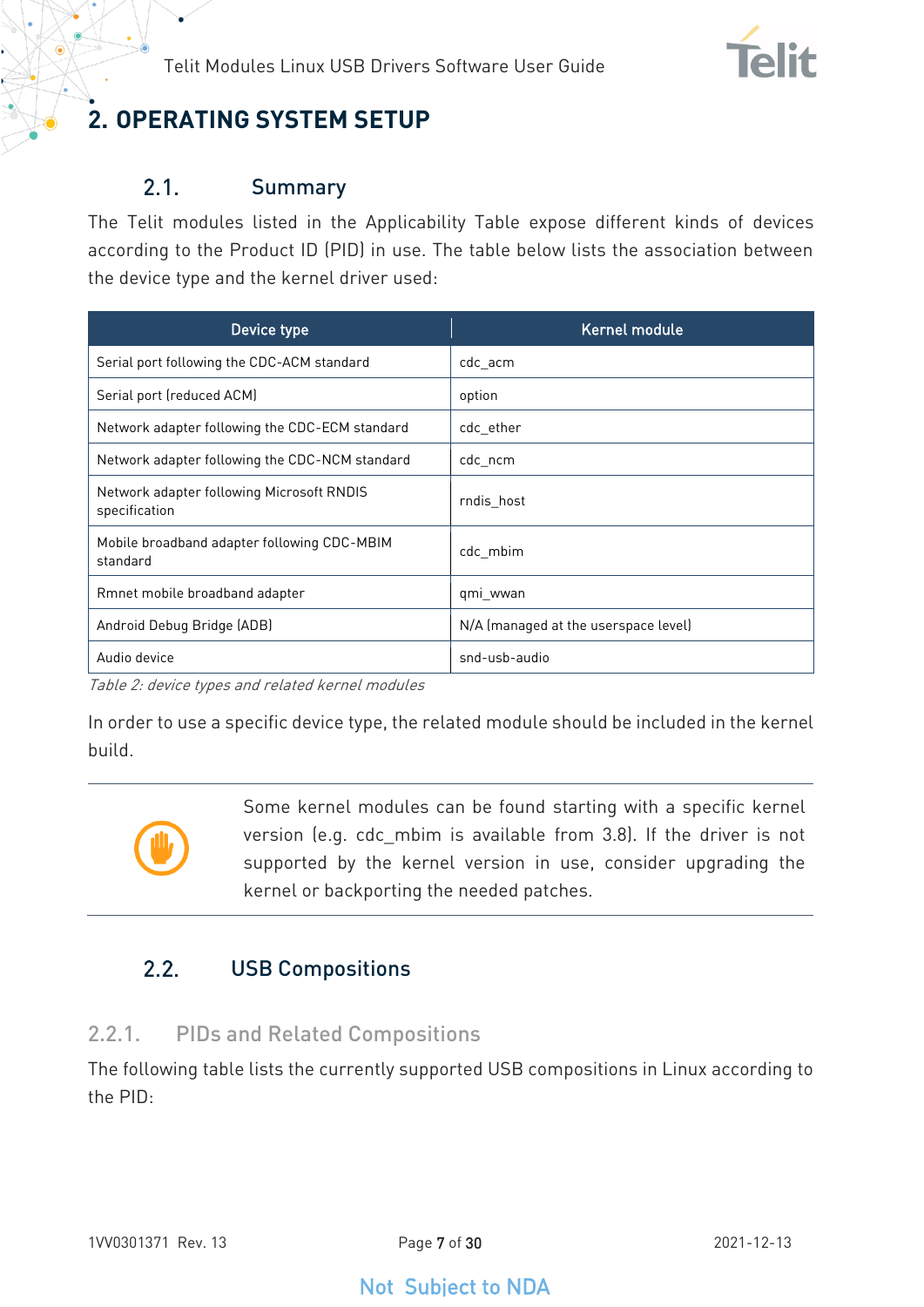$\bullet$ 



| <b>PID</b> | <b>Composition</b>                                                                                                 |
|------------|--------------------------------------------------------------------------------------------------------------------|
| 0x0021     | 6 CDC-ACM devices                                                                                                  |
| 0x0022     | 3 CDC-ACM devices                                                                                                  |
| 0x0023     | 6 CDC-ACM devices + 1 CDC-ECM network adapter                                                                      |
| 0x0032     | 6 CDC-ACM devices + 1 MBIM adapter                                                                                 |
| 0x0035     | 6 CDC-ACM devices                                                                                                  |
| 0x0036     | 6 CDC-ACM devices + 1 CDC-NCM network adapter                                                                      |
| 0x0100     | 4 CDC-ACM devices + 1 CDC-NCM network adapter                                                                      |
| 0x1003     | 3 reduced ACM devices                                                                                              |
| 0x1004     | 4 reduced ACM devices                                                                                              |
| 0x1005     | 4 reduced ACM devices                                                                                              |
| 0x1006     | 3 reduced ACM devices                                                                                              |
| 0x1010     | 4 reduced ACM devices                                                                                              |
| 0x1012     | 3 reduced ACM devices                                                                                              |
| 0x1031     | 3 reduced ACM devices + 1 rmnet adapter                                                                            |
| 0x1033     | 3 reduced ACM devices + 1 ECM network adapter                                                                      |
| 0x1040     | 5 reduced ACM devices + 1 rmnet adapter + 1 ADB                                                                    |
| 0x1041     | 5 reduced ACM devices + 1 MBIM adapter + 1 ADB                                                                     |
| 0x1042     | 5 reduced ACM devices + 1 RNDIS network adapter + 1 ADB                                                            |
| 0x1043     | 5 reduced ACM devices + 1 ECM network adapter + 1 ADB                                                              |
| 0x1045     | 5 reduced ACM devices + 1 RNDIS network adapter + 1 ADB + 1 audio device                                           |
| 0x1050     | 5 reduced ACM devices + 1 rmnet adapter + 1 ADB                                                                    |
| 0x1051     | 5 reduced ACM devices + 1 MBIM adapter + 1 ADB                                                                     |
| 0x1052     | 5 reduced ACM devices + 1 RNDIS network adapter + 1 ADB                                                            |
| 0x1053     | 5 reduced ACM devices + 1 ECM network adapter + 1 ADB                                                              |
| 0x1055     | 5 reduced ACM devices + 1 ADB                                                                                      |
| 0x1056     | Configuration #1: Mass storage device<br>Configuration #2: 5 reduced ACM devices + 1 RNDIS network adapter + 1 ADB |
| 0x1060     | 5 reduced ACM devices + 1 rmnet adapter + 1 ADB                                                                    |
| 0x1061     | 5 reduced ACM devices + 1 MBIM adapter + 1 ADB                                                                     |
| 0x1062     | 5 reduced ACM devices + 1 RNDIS network adapter + 1 ADB                                                            |
| 0x1063     | 5 reduced ACM devices + 1 ECM network adapter + 1 ADB                                                              |
| 0x1070     | 5 reduced ACM devices + 1 rmnet adapter + 1 ADB                                                                    |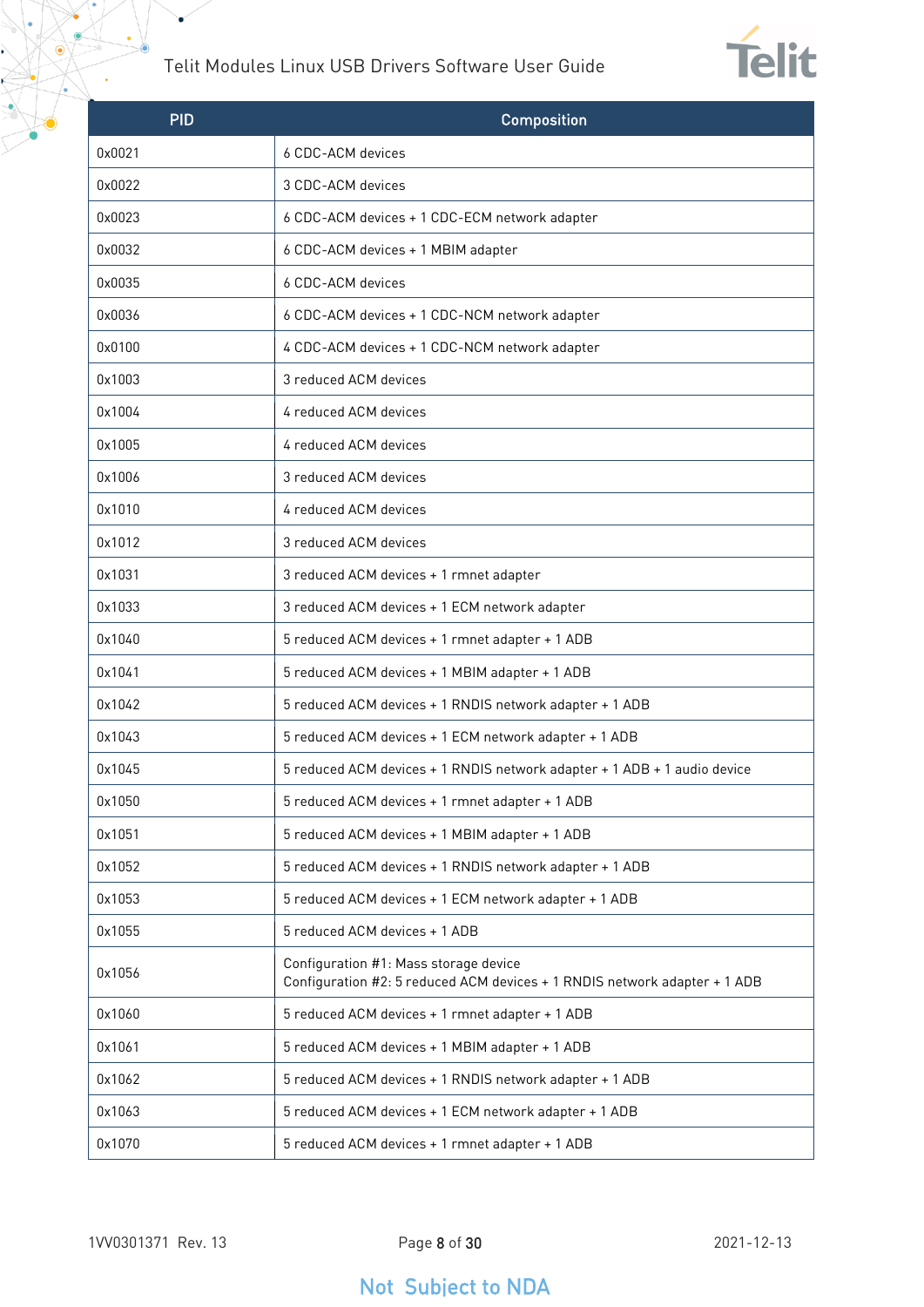$\bullet$ 



| <b>PID</b> | Composition                                                                                                                                   |
|------------|-----------------------------------------------------------------------------------------------------------------------------------------------|
| 0x1071     | 5 reduced ACM devices + 1 MBIM adapter + 1 ADB                                                                                                |
| 0x1072     | 5 reduced ACM devices + 1 RNDIS network adapter + 1 ADB                                                                                       |
| 0x1073     | 5 reduced ACM devices + 1 ECM network adapter + 1 ADB                                                                                         |
| 0x1100     | 2 reduced ACM devices + 1 rmnet adapter + 1 QDSS device (not supported)                                                                       |
| 0x1101     | 3 reduced ACM devices + 1 rmnet adapter                                                                                                       |
| 0x1102     | 3 reduced ACM devices + 1 ECM network adapter                                                                                                 |
| 0x110a     | 3 reduced ACM devices. The composition presents also 1 rmnet adapter, but it can't<br>be used for data calls, just for controlling the device |
| 0x110b     | 3 reduced ACM devices + 1 ECM network adapter                                                                                                 |
| 0x1200     | 5 reduced ACM devices + 1 rmnet adapter + 1 ADB                                                                                               |
| 0x1201     | 5 reduced ACM devices + 1 rmnet adapter + 1 ADB                                                                                               |
| 0x1203     | 5 reduced ACM devices + 1 RNDIS network adapter + 1 ADB                                                                                       |
| 0x1204     | 5 reduced ACM devices + 1 MBIM adapter + 1 ADB                                                                                                |
| 0x1206     | 5 reduced ACM devices + 1 ECM network adapter + 1 ADB                                                                                         |
| 0x1207     | 2 reduced ACM devices                                                                                                                         |
| 0x1208     | 3 reduced ACM devices + 1 ADB                                                                                                                 |
| 0x1211     | 1 reduced ACM device + 1 ECM network adapter + 1 ADB                                                                                          |
| 0x1212     | 1 reduced ACM device + 1 ADB                                                                                                                  |
| 0x1213     | 1 reduced ACM device + 1 ECM network adapter                                                                                                  |
| 0x1214     | 2 reduced ACM devices + 1 ECM network adapter + 1 ADB                                                                                         |
| 0x1230     | 5 reduced ACM devices + 1 rmnet adapter + 1 ADB + 1 audio device                                                                              |
| 0x1231     | 5 reduced ACM devices + 1 RNDIS network adapter + 1 ADB + 1 audio device                                                                      |
| 0x1260     | 5 reduced ACM devices + 1 rmnet adapter + 1 ADB                                                                                               |
| 0x1261     | 5 reduced ACM devices + 1 rmnet adapter + 1 ADB                                                                                               |
| 0x1900     | 4 reduced ACM devices + 1 rmnet adapter                                                                                                       |
| 0x1901     | 4 reduced ACM devices + 1 MBIM adapter                                                                                                        |
| 0x2300     | Config. 1: 3 CDC-ACM devices + 1 RNDIS network adapter                                                                                        |
|            | Config. 2: 3 CDC-ACM devices + 1 ECM network adapter                                                                                          |
| 0x7010     | 3 reduced ACM devices + 1 RNDIS network adapter                                                                                               |
| 0x7011     | 3 reduced ACM devices + 1 ECM network adapter                                                                                                 |

Table 3: PIDs and related compositions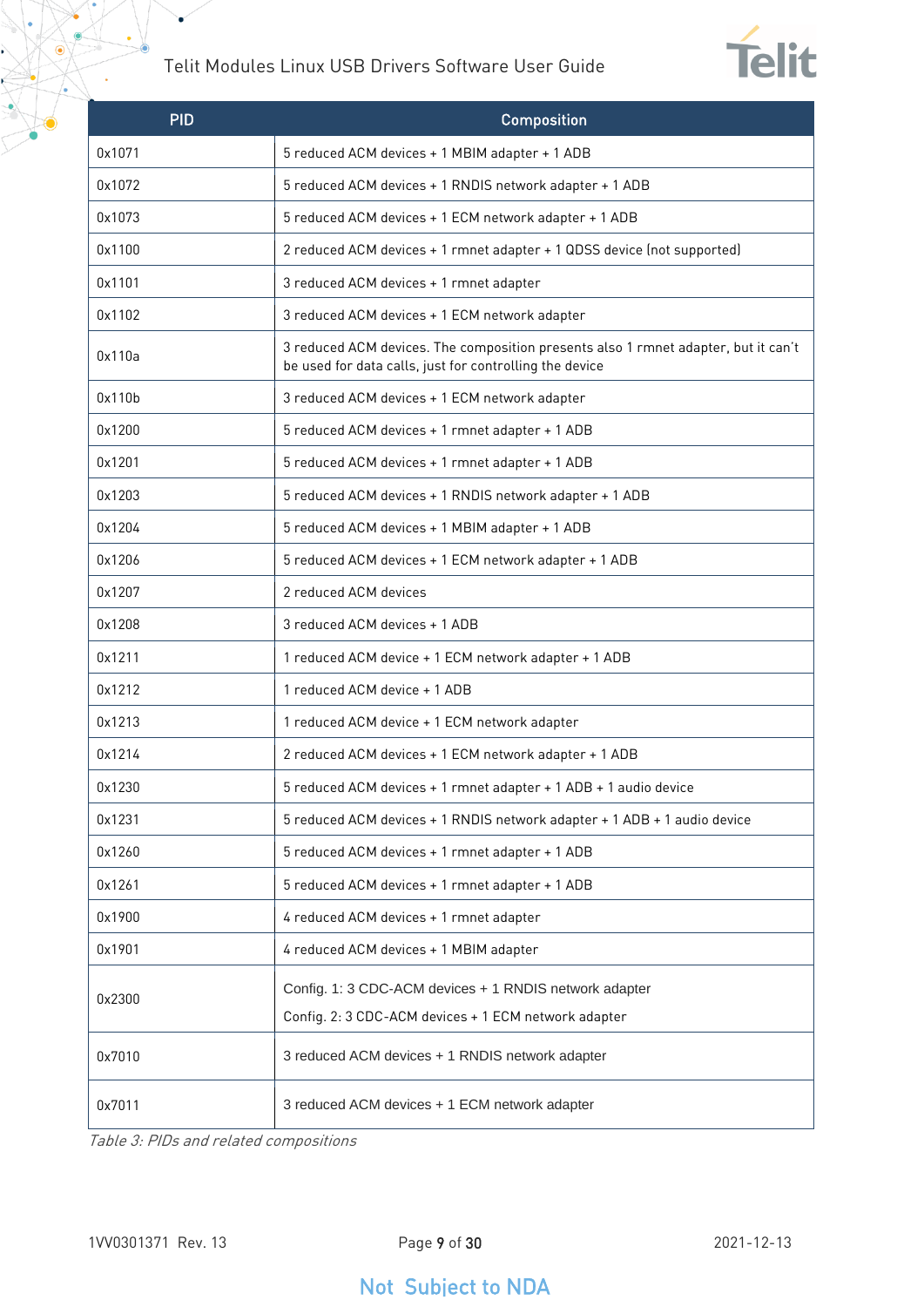

For additional details on the composition, please refer to the software user guide of the module in use.

The command:

\$ lsusb

can be used for listing the USB devices connected to the host.



Refer to the modem user guide to understand how to change the USB composition and to identify the scope of the exposed devices.

#### <span id="page-9-0"></span>2.2.2. Multi-configuration compositions

Some compositions show multiple configurations (e.g. 0x1056): by default the first configuration is used by the system.

To change the configuration, the desired value should be written to file:

/sys/bus/usb/devices/<device path>/bConfigurationValue

e.g.

# echo <configuration value> > /sys/bus/usb/devices/<device path>/bConfigurationValue

Tool usb\_modeswitch can also be used to change the configuration, e.g.:

# usb modeswitch -v 0x1bc7 -p <pid> -u <configuration value>

#### <span id="page-9-1"></span>2.2.3. Kernel Module Option

When using a supported composition requiring the option kernel module and the serial ports are not available in /dev, it is possible that support for that composition has been added in a more recent kernel version than the one in use.

The solution is to upgrade the kernel version or backport the needed patches among the ones listed in [chapter 5.](#page-16-0)

It is possible to add runtime support for the composition in use. With root privileges, type the following commands:

# modprobe option

# echo 1bc7 **<PID>** > /sys/bus/usb-serial/drivers/option1/new\_id

where <PID> is the PID of the composition to be supported.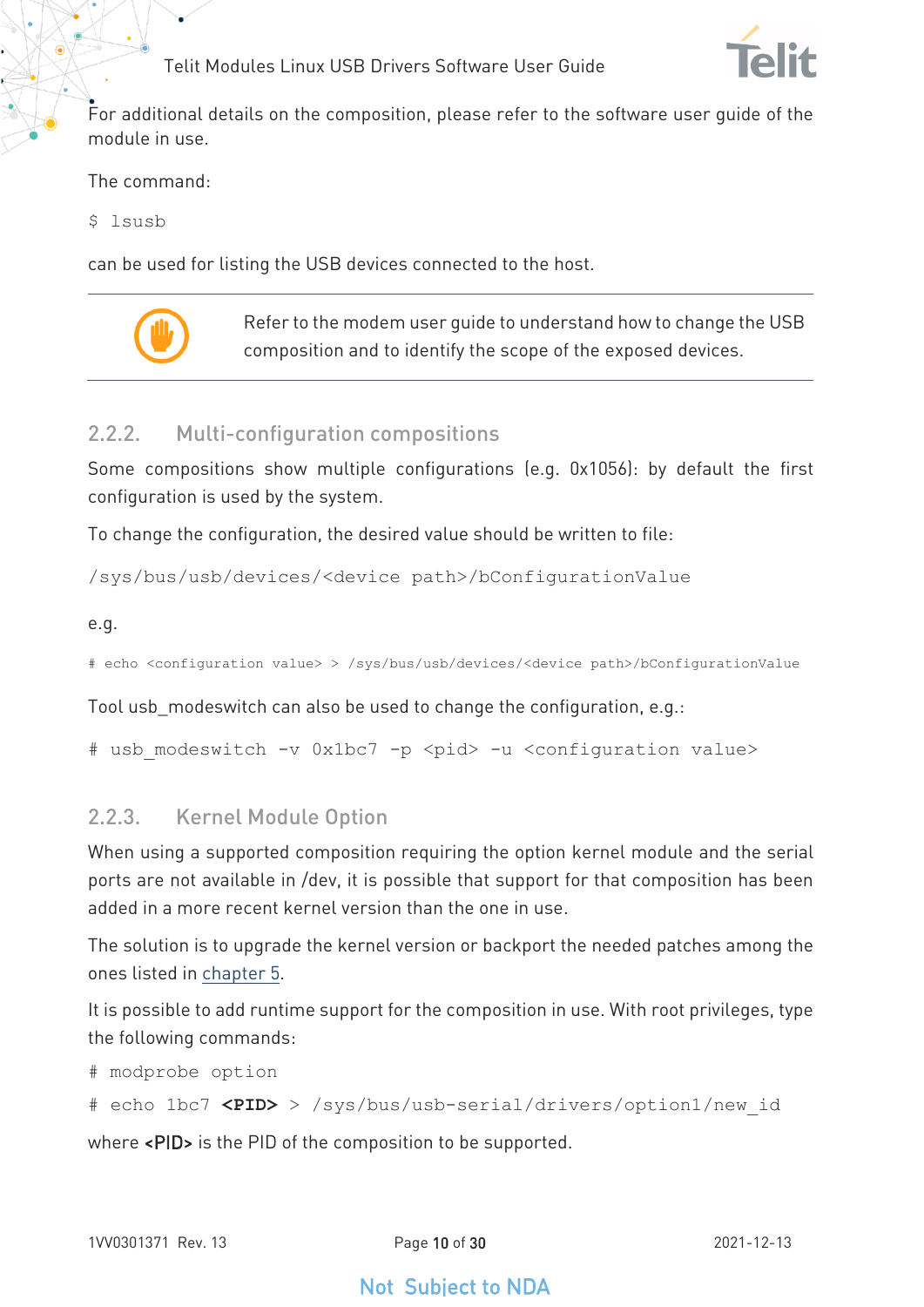



If a network adapter is also available in the composition, make sure it is properly recognized by the kernel before adding runtime support for serial ports.

If the ADB device is available in te composition, adding runtime support for serial ports prevents the ADB device from working properly, since it is bound to a serial port.

For the most up-to-date list of Telit PIDs supported as an option, refer to the [source code](https://git.kernel.org/pub/scm/linux/kernel/git/torvalds/linux.git/tree/drivers/usb/serial/option.c)  [in mainline,](https://git.kernel.org/pub/scm/linux/kernel/git/torvalds/linux.git/tree/drivers/usb/serial/option.c) looking for all the device entries with TELIT VENDOR ID Vendor ID (VID).



If support for a composition missing in [paragraph 2.2.1](#page-6-3) is needed, contact customer support with the request.

### <span id="page-10-0"></span>2.2.4. Kernel Module qmi\_wwan

When using a supported composition requiring the qmi wwan kernel module and no modem related network interface is available in the list provided by the command:

#### \$ ip link show

it is possible that support for that composition has been added in a newer kernel version than the one in use.

The solution is to upgrade the kernel version or backport the needed patches among the ones listed in [chapter 5.](#page-16-0)



If the kernel in use has commit [cdc-wdm: fix "out-of-sync" due to](https://git.kernel.org/pub/scm/linux/kernel/git/torvalds/linux.git/commit/drivers/usb/class/cdc-wdm.c?id=833415a3e781a26fe480a34d45086bdb4fe1e4c0)  [missing notifications,](https://git.kernel.org/pub/scm/linux/kernel/git/torvalds/linux.git/commit/drivers/usb/class/cdc-wdm.c?id=833415a3e781a26fe480a34d45086bdb4fe1e4c0) it should be reverted as done in commit [USB:](https://git.kernel.org/pub/scm/linux/kernel/git/torvalds/linux.git/commit/drivers/usb/class/cdc-wdm.c?id=19445816996d1a89682c37685fe95959631d9f32)  [Revert "cdc-wdm: fix "out-of-sync" due to missing notifications"](https://git.kernel.org/pub/scm/linux/kernel/git/torvalds/linux.git/commit/drivers/usb/class/cdc-wdm.c?id=19445816996d1a89682c37685fe95959631d9f32)

For the most up-to-date list of Telit PIDs supported as an option, refer to the [source code](https://git.kernel.org/pub/scm/linux/kernel/git/torvalds/linux.git/tree/drivers/net/usb/qmi_wwan.c)  [in mainline,](https://git.kernel.org/pub/scm/linux/kernel/git/torvalds/linux.git/tree/drivers/net/usb/qmi_wwan.c) looking for all the entries of the device with Vendor ID (VID) 0x1bc7.



If support for a composition missing in [paragraph 2.2.1](#page-6-3) is needed, contact customer support with the request.

### <span id="page-10-1"></span>2.2.4.1. qmi\_wwan and QMAP

Since kernel version 4.12, qmi\_wwan supports Qualcomm Multiplexing and Aggregation Protocol (QMAP).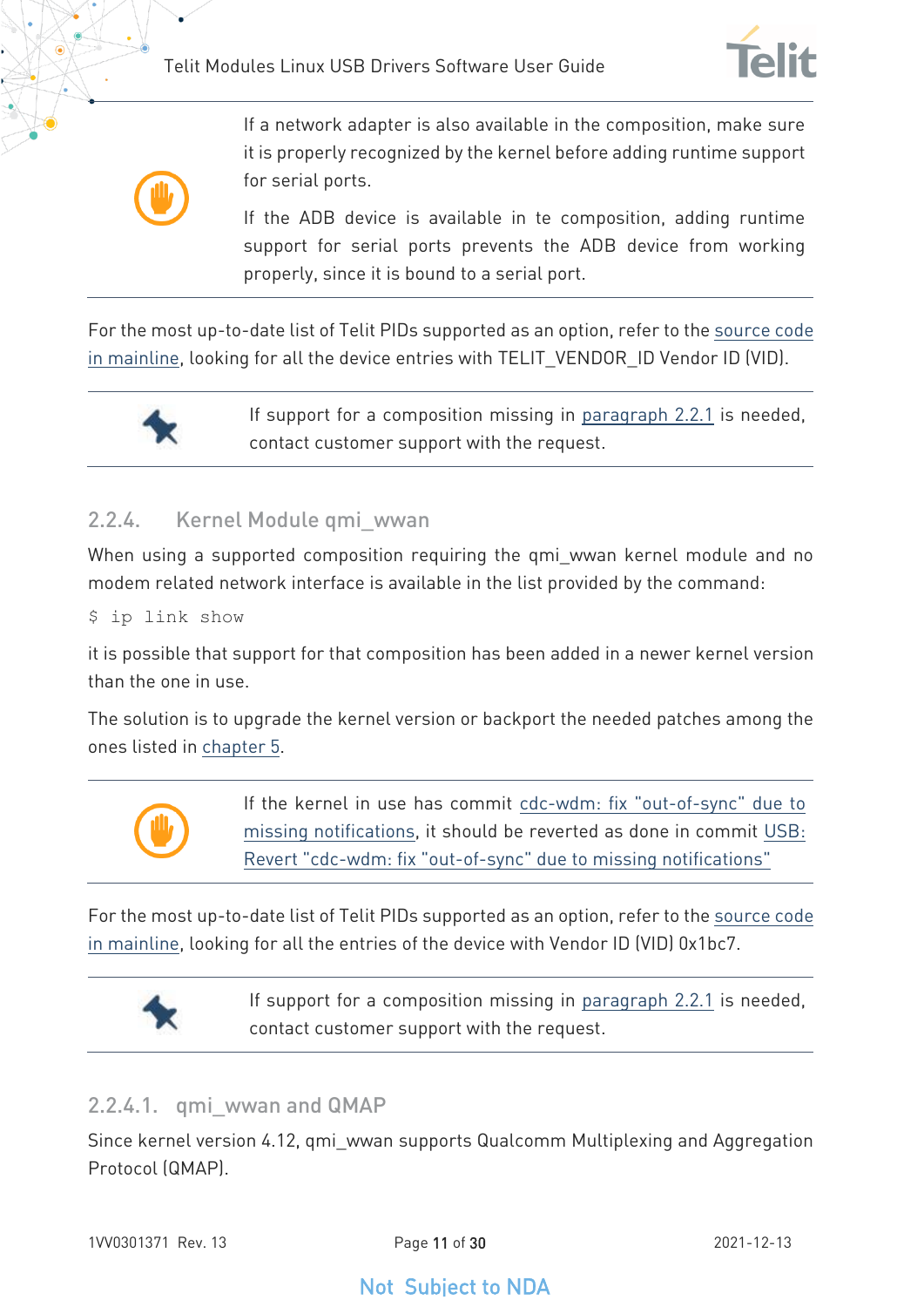

QMAP is needed for multiple concurrent PDNs management and to get the most from high-cat modems in terms of throughput.

Kernel side QMAP management is done through qmi\_wwan sysfs files: check [kernel](https://git.kernel.org/pub/scm/linux/kernel/git/torvalds/linux.git/tree/Documentation/ABI/testing/sysfs-class-net-qmi)  [documentation](https://git.kernel.org/pub/scm/linux/kernel/git/torvalds/linux.git/tree/Documentation/ABI/testing/sysfs-class-net-qmi) for further details.

QMAP enablement requires also a special modem configuration executed at the userspace level: the procedure to follow depends on the used tools.

Please check relevant qmi\_wwan QMAP-related fixes in [paragraph 6.2](#page-20-2) to get a stable version.

> When QMAP is not set, the rx URB size in qmi wwan should be greater than 2048 bytes.

> This setting can be configured at runtime, changing the MTU of the network interface to an allowed value > 2048 (should not be a multiple of the endpoint max packetsize) before setting-up the data connection, e.g.

ip link set <network interface name> mtu 2500

For a permanent setting, the following line:

dev- $>rx$  urb size = 2048;

should be added to qmi\_wwan.c function qmi\_wwan\_bind before returning in the successful case.

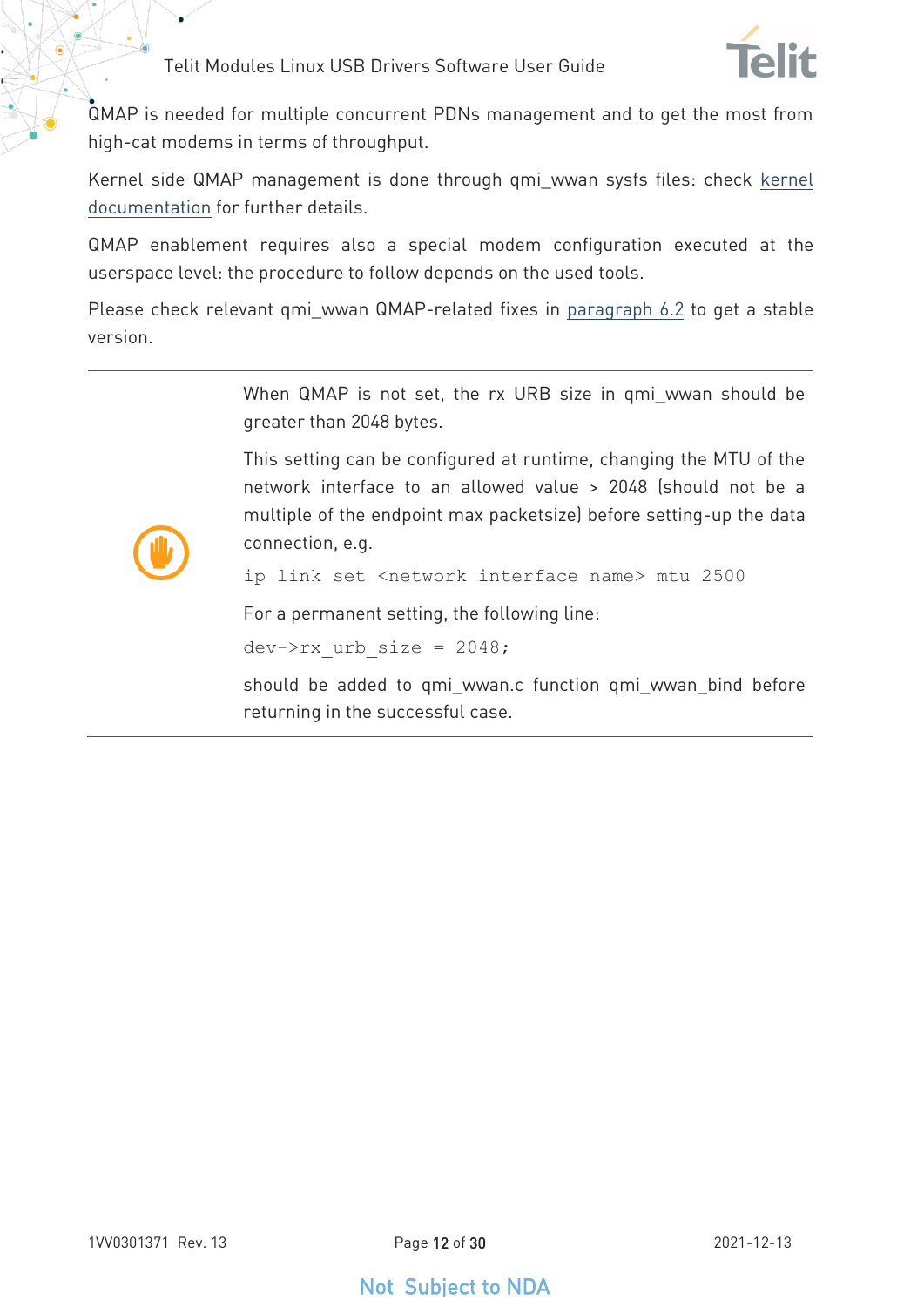

## <span id="page-12-1"></span><span id="page-12-0"></span>**3. USING THE MODEM**

#### $3.1$ Using the Serial Ports

According to the driver in use, the following devices are created for serial ports:

| Device type  | Kernel module |
|--------------|---------------|
| /dev/ttyACMx | cdc acm       |
| /dev/ttyUSBx | option        |

Table 4: device names and related kernel modules

These are Linux character devices and support most of the features implemented by the tty layer: for example a terminal emulator like minicom can be used to send AT commands.

When writing code for using these devices, please refer to the programming language API related to character devices. As an example, C applications can use the exported functions in the system header files fcntl.h and unistd.h. Please refer to the related man page for further details.



When sending AT commands, it is mandatory to have the DTR asserted to get the response.

### <span id="page-12-2"></span>3.1.1. Data Connection through Serial Ports

<span id="page-12-3"></span>To create dial-up connections through serial ports the software pppd can be used. Please refer to [pppd official website](https://ppp.samba.org/) for further details and updated source code.

#### $3.2.$ Using the Network Adapter

If a network adapter or mobile broadband device is available the and the related kernel module is loaded, a network interface is created by the operating system.

Standard Linux commands (e.g. ip, ifconfig) can be used to mange the network interface: please refer to the man page of the command for further details.

### <span id="page-12-4"></span>3.2.1. Data Connection through the Network Interface

For establishing a data connection through the network interface refer to the instructions in the table below

according to the kernel module in use: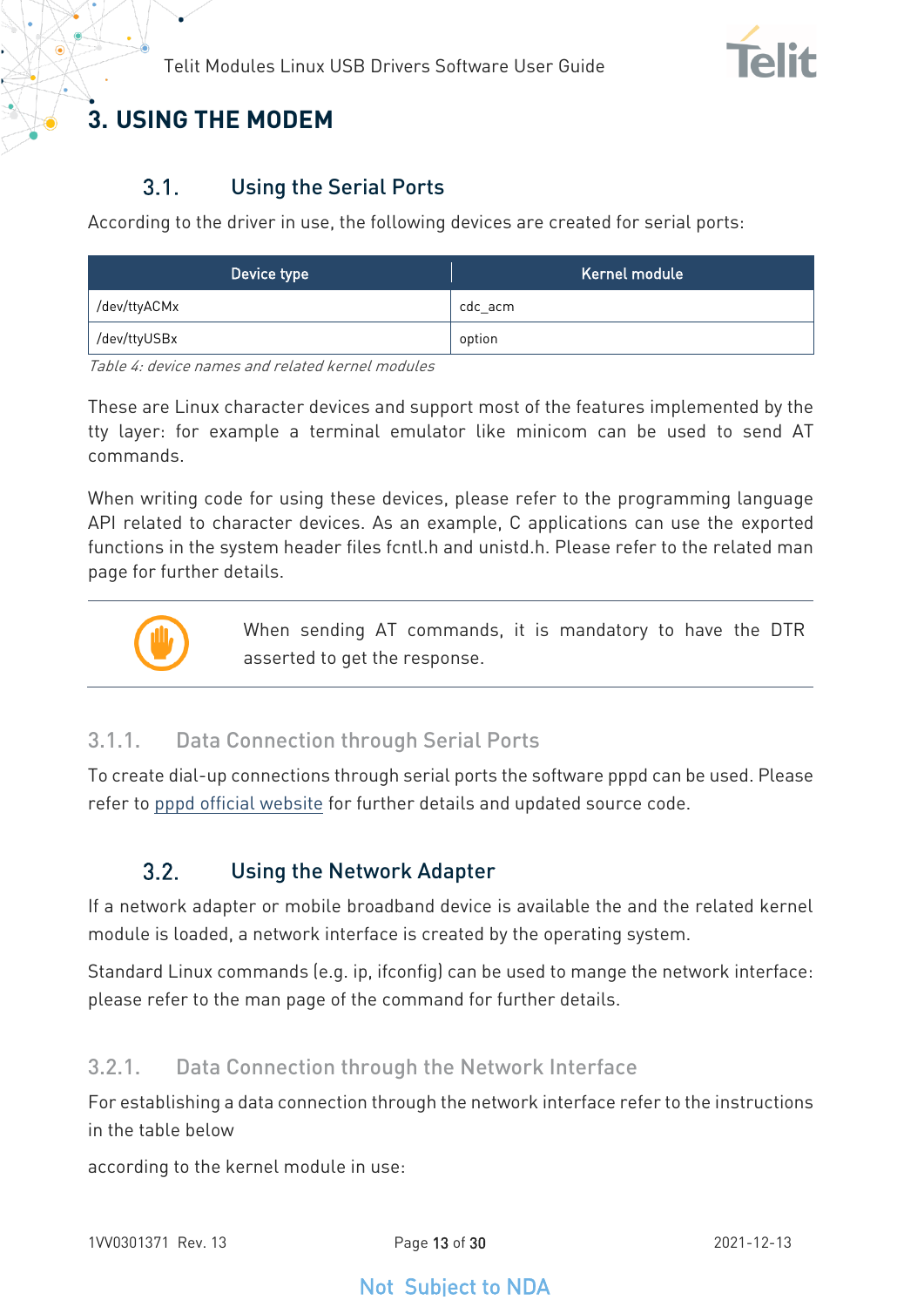

| Kernel module | Procedure                                                                                                                                                                 |
|---------------|---------------------------------------------------------------------------------------------------------------------------------------------------------------------------|
| qmi_wwan      | The libami project can be used: refer to the project<br>documentation for further details.<br>Telit provides also a proprietary QMI SDK, refer to<br>document 1VV0301643. |
| cdc mbim      | The libmbim project can be used: refer to the project<br>documentation for further details.                                                                               |
| cdc ether     | AT commands should be used: refer to modem<br>documentation for further details.                                                                                          |
| cdc ncm       | AT commands should be used: refer to modem<br>documentation for further details.                                                                                          |
| rndis host    | AT commands should be used: refer to modem<br>documentation for further details.                                                                                          |

<span id="page-13-0"></span>Table 5: kernel module in use for the network device and related data connection procedure

#### $3.3.$ Using the Modem with ModemManager and NetworkManager

[ModemManager](https://gitlab.freedesktop.org/mobile-broadband/ModemManager/-/blob/mm-1-14/NEWS) is a DBus-activated daemon which controls mobile broadband (2G/3G/4G) devices and connections.

ModemManager provides a unified high level API for communicating with mobile broadband modems, regardless of the protocol used to communicate with the actual device (AT commands, MBIM, QMI).

For managing non AT-based modems, ModemManager uses external libraries: freedesktop.org libqmi for QMI-based modems, libmbim for MBIM-based modems.

ModemManager can be used with freedesktop.org NetworkManager for easier network connections management.

[NetworkManager](https://gitlab.freedesktop.org/NetworkManager/NetworkManager) is the standard Linux network configuration tool suite. It supports a wide range of networking setups, from desktop to server and mobile, integrating well with popular desktop environments and server configuration management tools.

NetworkManager provides a complete D-Bus API used to access the NetworkManager daemon. This interface can be used to query network status and the details of network interfaces such as current IP addresses or DHCP options. The API can also be used for managing the connections (creation, activation, deactivation…).

NetworkManager uses freedesktop.org ModemManager to support mobile broadband device.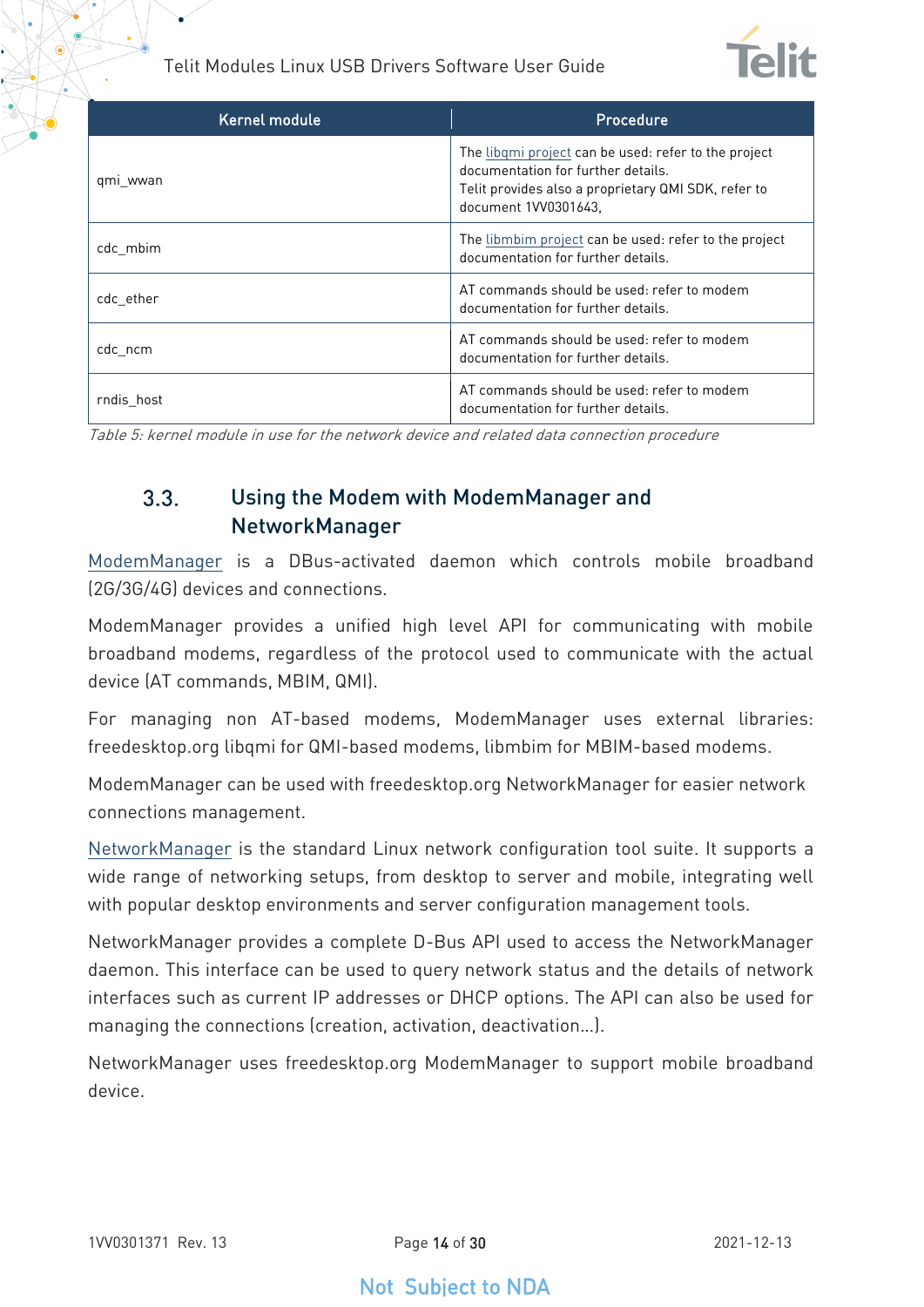

## <span id="page-14-1"></span><span id="page-14-0"></span>**4. FLASHING DEVICES**

#### $4.1.$ **Overview**

The modems listed in the following table support firmware updates through special flashing devices that may require binding to a kernel module:

| Product                                    | VID:PID       | Kernel module                  | Device name  |
|--------------------------------------------|---------------|--------------------------------|--------------|
| FD980, FN980, FN990,<br>LE910C1-EUX, LN920 | 0x1bc7:0x9010 | option                         | /dev/ttyUSBx |
| GE/HE/UE910, UE866, UL865                  | 0x058b:0x0041 | usb-serial-simple              | /dev/ttyUSBx |
| LE910Cx. LM940. LM960                      | 0x18d1:0xd00d | Managed at the userspace level | n/a          |
| LE910 V2                                   | 0x8087:0x0716 | usb-serial-simple              | /dev/ttyUSBx |
| LE866, LE910D1                             | 0x216F:0x0051 | cdc acm                        | /dev/ttyACMx |
| LE910S1                                    | 0x1bc7:0x9200 | option                         | /dev/ttyUSBx |

Table 6: flashing devices

The Flashing devices available in GE/HE/UE910, UE866, UL865, LE910 V2, LE940B6 and LE866 appear for a few seconds when the modem is turned on: if the flashing application is not running, the flashing device disconnects and the modem proceeds in normal operative mode.



Check chapter 5 for flashing device support in kernel versions.

#### <span id="page-14-2"></span> $4.2.$ Flashing Device 0x18d1:0xd00d

The Flashing device 0x18d1:0xd00d is managed at the userspace level by Telit firmware update application uxfp. Refer to document 1VV0301613 for further details.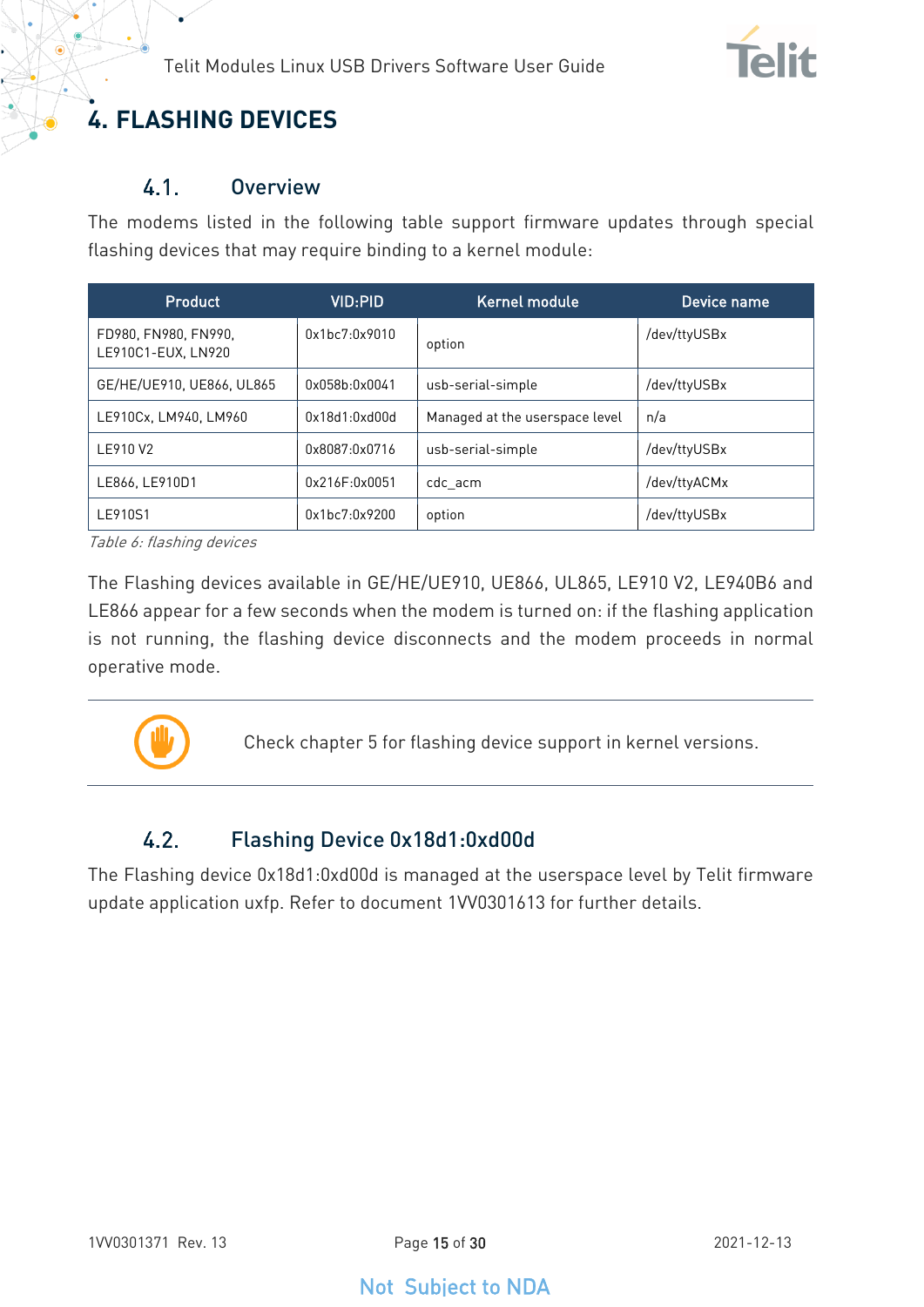{ USB\_DEVICE(0x18d1, 0xd00d) }



Legacy Telit firmware update application lxfp requires binding the device to the option driver.

This can be permanently done by adding the following line:



to the struct usb\_device\_id option\_ids in the kernel source drivers/usb/serial/option.c

For testing purposes the procedure described in paragraph [2.2.2](#page-9-0) can be used:

```
$ modprobe option
```
\$ echo 18d1 d00d > /sys/bus/usb-serial/drivers/option1/new\_id

#### <span id="page-15-0"></span> $4.3$ Flashing Device 0x058b:0x0041

Even though the flashing device 0x058b:0x0041 presents itself as an ACM device, it should be driven by the kernel driver usb-serial-simple. Support for this device is available since kernel version 4.4.

<span id="page-15-1"></span>Previous kernel versions require commits [USB: cdc\\_acm: Ignore Infineon Flash Loader](https://git.kernel.org/pub/scm/linux/kernel/git/torvalds/linux.git/commit/drivers/usb/class/cdc-acm.c?id=f33a7f72e5fc033daccbb8d4753d7c5c41a4d67b)  [utility](https://git.kernel.org/pub/scm/linux/kernel/git/torvalds/linux.git/commit/drivers/usb/class/cdc-acm.c?id=f33a7f72e5fc033daccbb8d4753d7c5c41a4d67b) and [USB: serial: Another Infineon flash loader USB ID.](https://git.kernel.org/pub/scm/linux/kernel/git/torvalds/linux.git/commit/drivers/usb/serial/usb-serial-simple.c?id=a0e80fbd56b4573de997c9a088a33abbc1121400)

#### 44 Flashing Device 0x8087:0x0716

Support for flashing device 0x8087:0x0716 is available since kernel version 3.12 with driver usb-serial-simple.

Previous kernel versions require commi[t USB: serial: move the "simple" drivers into usb](https://git.kernel.org/pub/scm/linux/kernel/git/torvalds/linux.git/commit/drivers/usb/serial/usb-serial-simple.c?id=1f9230713af17657f7ed503a12ddd739d0f48089)[serial-simple.c.](https://git.kernel.org/pub/scm/linux/kernel/git/torvalds/linux.git/commit/drivers/usb/serial/usb-serial-simple.c?id=1f9230713af17657f7ed503a12ddd739d0f48089)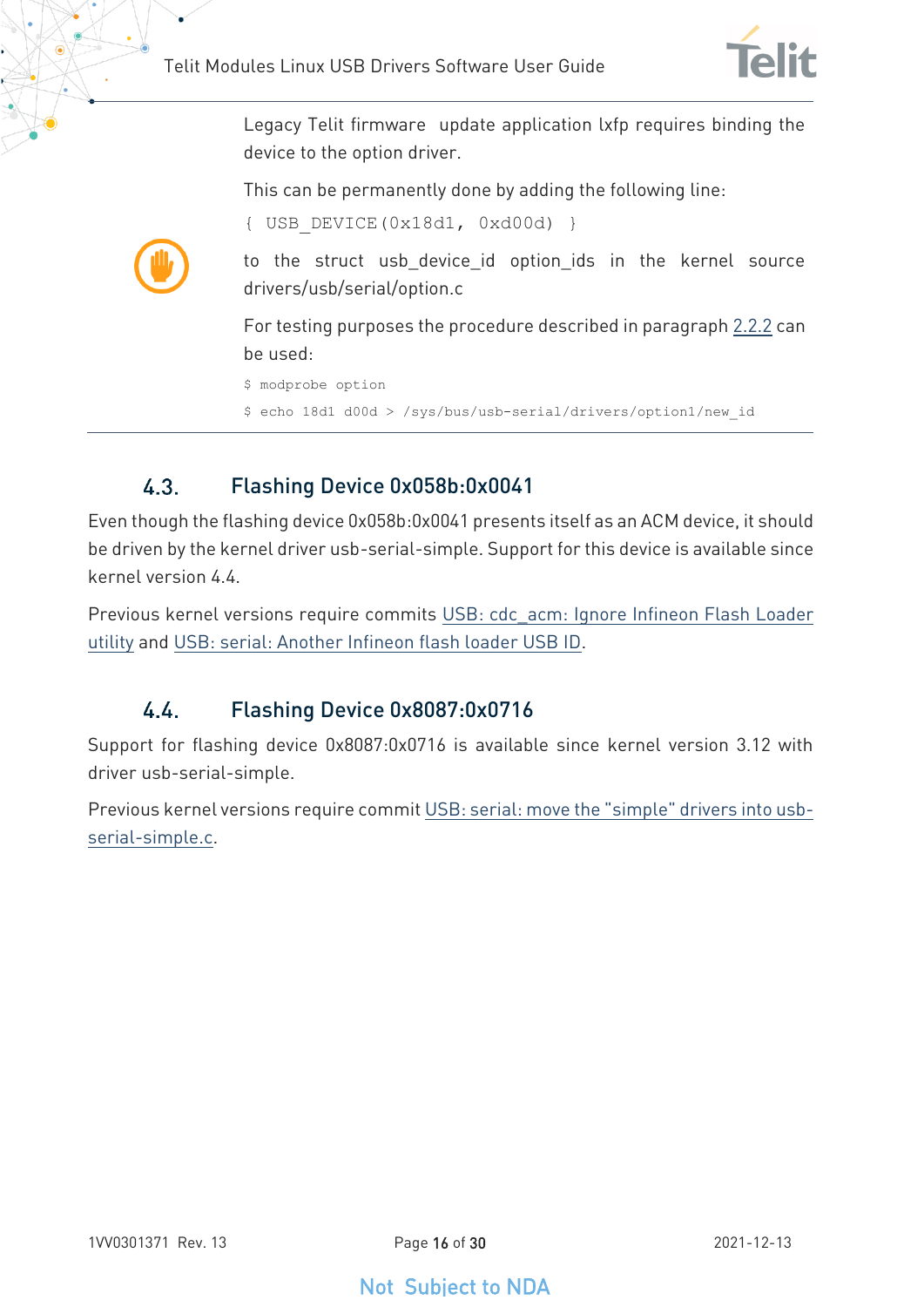

## <span id="page-16-0"></span>**5. TELIT KERNEL COMMITS**

Below a list of kernel commits related to the compositions available for the modems listed in the applicability table: consider backporting if the required PID is not available in the used kernel version.

| <b>Summary</b>                                                                                             | <b>VID:PID</b>                                  | Commit                                   | <b>Availability</b> |
|------------------------------------------------------------------------------------------------------------|-------------------------------------------------|------------------------------------------|---------------------|
| USB: option driver:<br>adding support for<br>Telit CC864-SINGLE,<br>CC864-DUAL and<br>DE910-DUAL<br>modems | 0x1bc7:0x1005<br>0x1bc7:0x1006<br>0x1bc7:0x1010 | 7204cf584836c24b4b06e4ad4a8e6bb8ea84908e | $v3.4 - rc1$        |
| usb: option driver,<br>add support for Telit<br>UE910v2                                                    | 0x1bc7:0x1012                                   | d6de486bc22255779bd54b0fceb4c240962bf146 | $v3.15 - rc2$       |
| USB: option: add<br>support for Telit<br>LE920                                                             | 0x1bc7:0x1200                                   | 03eb466f276ceef9dcf023dc5474db02af68aad9 | $v3.8 - rc7$        |
| NET: qmi_wwan: add<br>Telit LE920 support                                                                  | 0x1bc7:0x1200                                   | 3d6d7ab5881b1d4431529410b949ba2e946f3b0f | $v3.8 - rc7$        |
| net: qmi_wwan: add<br>Telit LE920 newer<br>firmware support                                                | 0x1bc7:0x1201                                   | 905468fa4d54c3e572ed3045cd47cce37780716e | $v3.13 - rc1$       |
| usb: option: add<br>support for Telit<br>LE910                                                             | 0x1bc7:0x1201                                   | 2d0eb862dd477c3c4f32b201254ca0b40e6f465c | $v3.18 - rc3$       |
| USB: cdc_acm:<br>Ignore Infineon Flash<br>Loader utility                                                   | 0x058b:0x0041                                   | f33a7f72e5fc033daccbb8d4753d7c5c41a4d67b | $v4.4 - r65$        |
| USB: serial: Another<br>Infineon flash loader<br>USB ID                                                    | 0x058b:0x0041                                   | a0e80fbd56b4573de997c9a088a33abbc1121400 | $v4.4 - rc5$        |
| USB: serial: option:<br>Adding support for<br>Telit LE922                                                  | 0x1bc7:0x1042<br>0x1bc7:0x1043                  | ff4e2494dc17b173468e1713fdf6237fd8578bc7 | $v4.5-rc2$          |
| USB: serial: option:<br>add support for Telit<br>LE922 PID 0x1045                                          | 0x1bc7:0x1045                                   | 5deef5551c77e488922cc4bf4bc76df63be650d0 | $v4.5 - rc7$        |
| net: usb: cdc_ncm:<br>adding Telit LE910 V2<br>mobile broadband<br>card                                    | 0x1bc7:0x0036                                   | 79f4223257bfef52b0a26d0d7ad4019e764be6ce | $v4.6 - rc2$        |
| USB: serial: option:<br>add support for Telit<br>LE910 PID 0x1206                                          | 0x1bc7:0x1206                                   | 3c0415fa08548e3bc63ef741762664497ab187ed | $v4.8 - rc1$        |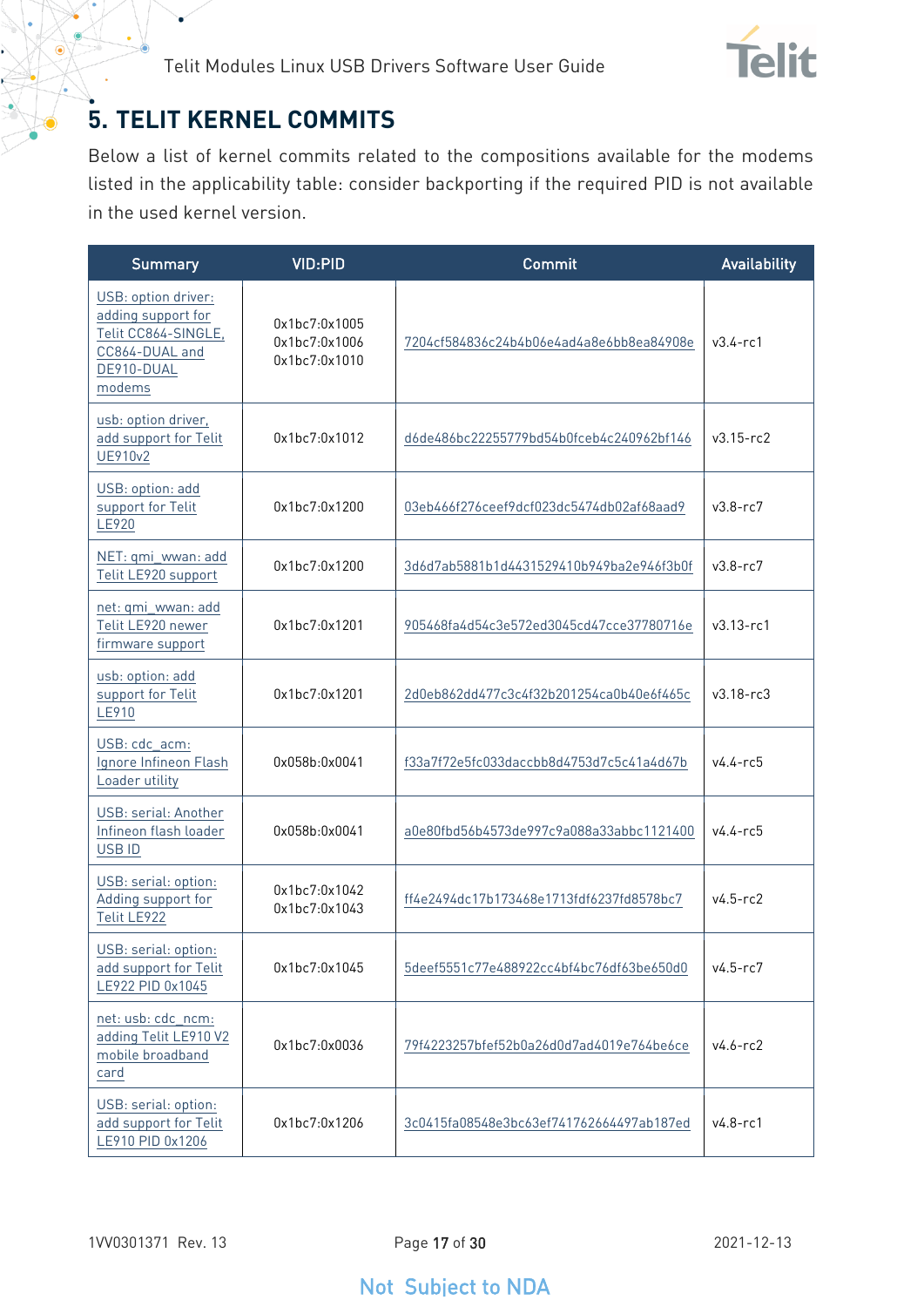$\bullet$ 



| <b>Summary</b>                                                                    | <b>VID:PID</b>                                                                                     | Commit                                   | Availability  |
|-----------------------------------------------------------------------------------|----------------------------------------------------------------------------------------------------|------------------------------------------|---------------|
| USB: serial: option:<br>add support for Telit<br>LE920A4                          | 0x1bc7:0x1207<br>0x1bc7:0x1208<br>0x1bc7:0x1211<br>0x1bc7:0x1212<br>0x1bc7:0x1213<br>0x1bc7:0x1214 | 01d7956b58e644ea0d2e8d9340c5727a8fc39d70 | $v4.8 - rc3$  |
| NET: usb: qmi_wwan:<br>add support for Telit<br>LE922A PID 0x1040                 | 0x1bc7:0x1040                                                                                      | 9bd813da24cd49d749911d7fdc0e9ae9a673d746 | $v4.9 - rc8$  |
| NET: usb: cdc_mbim:<br>add quirk for<br>supporting Telit<br><b>LE922A</b>         | 0x1bc7:0x1041                                                                                      | 7b8076ce8a00d553ae9d3b7eb5f0cc3e63cb16f1 | V4.9          |
| USB: serial: option:<br>add support for Telit<br>LE922A PIDs 0x1040,<br>0x1041    | 0x1bc7:0x1040<br>0x1bc7:0x1041                                                                     | 5b09eff0c379002527ad72ea5ea38f25da8a8650 | $v4.10$ -rc1  |
| drivers: net: usb:<br>qmi_wwan: add<br>QMI QUIRK SET DT<br>R for Telit PID 0x1201 | 0x1bc7:0x1201                                                                                      | 14cf4a771b3098e431d2677e3533bdd962e478d8 | $v4.11-rc7$   |
| net: usb: qmi_wwan:<br>add Telit ME910<br>support                                 | 0x1bc7:0x1100                                                                                      | 4c54dc0277d0d55a9248c43aebd31858f926a056 | $v4.12 - rc1$ |
| usb: serial: option:<br>add Telit ME910<br>support                                | 0x1bc7:0x1100                                                                                      | 40dd46048c155b8f0683f468c950a1c107f77a7c | $v4.12 - rc1$ |
| net: usb: qmi_wwan:<br>add Telit ME910 PID<br>0x1101 support                      | 0x1bc7:0x1101                                                                                      | c647c0d62c82eb3ddf78a0d8b3d58819d9f552aa | v4.15-rc4     |
| USB: serial: option:<br>add support for Telit<br>ME910 PID 0x1101                 | 0x1bc7:0x1101                                                                                      | 08933099e6404f588f81c2050bfec7313e06eeaf | v4.15-rc6     |
| net: usb: cdc_mbim:<br>add flag<br>FLAG_SEND_ZLP                                  | 0x1bc7:0x1041                                                                                      | 9f7c728332e8966084242fcd951aa46583bc308c | v4.17         |
| USB: serial: option:<br>add Telit LN940<br>series                                 | 0x1bc7:0x1900<br>0x1bc7:0x1901                                                                     | 28a86092b1753b802ef7e3de8a4c4a69a9c1bb03 | v4.20         |
| gmi_wwan: Added<br>support for Telit<br>LN940 series                              | 0x1bc7:0x1900                                                                                      | 1986af16e8ed355822600c24b3d2f0be46b573df | v4.20         |
| usb: cdc-acm: send<br>ZLP for Telit 3G Intel<br>based modems                      | 0x1bc7:0x0021<br>0x1bc7:0x0023                                                                     | 34aabf918717dd14e05051896aaecd3b16b53d95 | $v5.0 - rc2$  |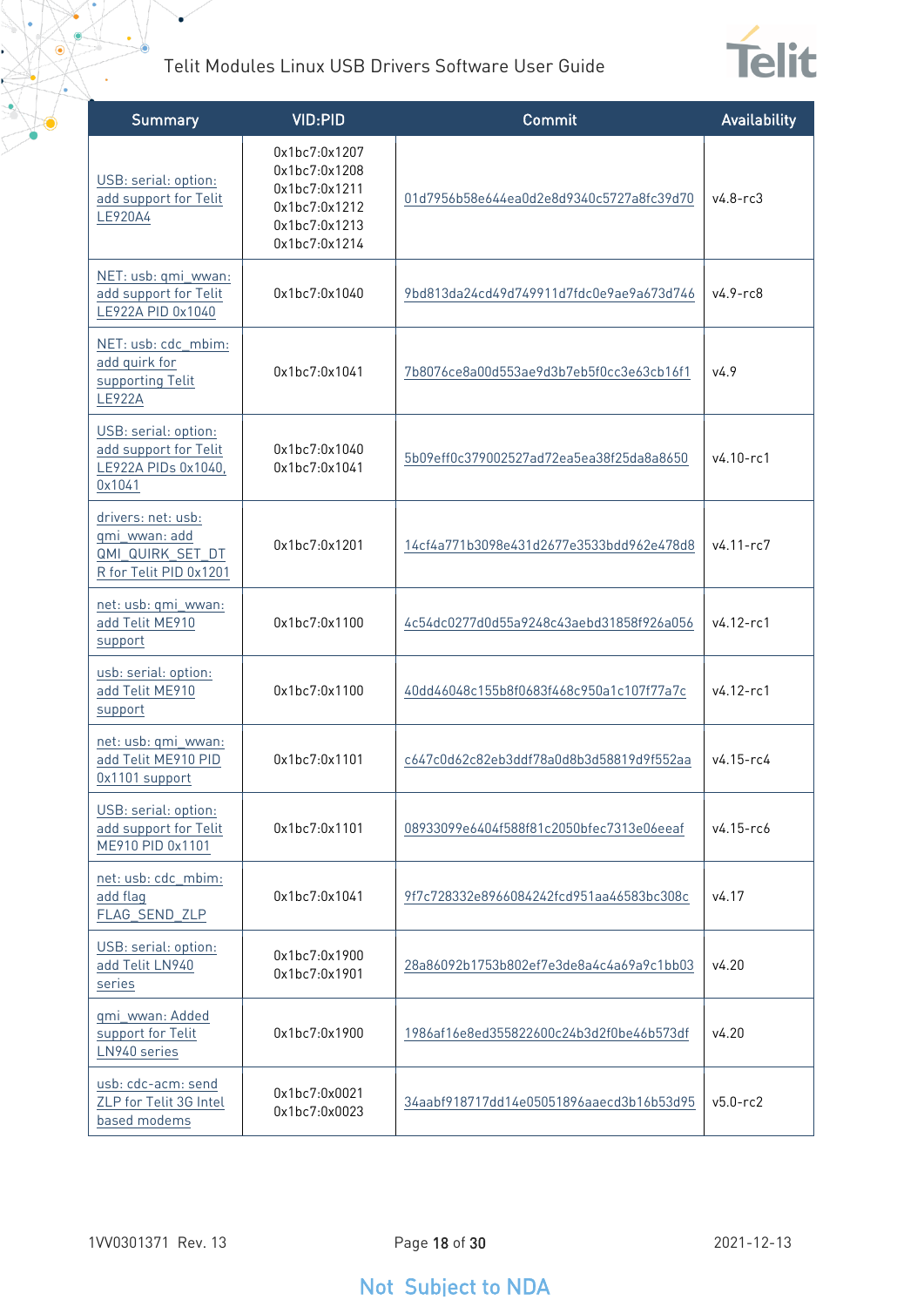$\bullet$ 



| <b>Summary</b>                                                                | <b>VID:PID</b>                                                   | Commit                                                     | Availability  |
|-------------------------------------------------------------------------------|------------------------------------------------------------------|------------------------------------------------------------|---------------|
| USB: serial: option:<br>add Telit ME910 ECM<br>composition                    | 0x1bc7:0x1102                                                    | 6431866b6707d27151be381252d6eef13025cfce                   | $v5.1 - rc1$  |
| net: usb: qmi_wwan:<br>add Telit 0x1260 and<br>0x1261 compositions            | 0x1bc7:0x1260<br>0x1bc7:0x1261                                   | b4e467c82f8c12af78b6f6fa5730cb7dea7af1b4                   | $v5.2 - rc2$  |
| USB: serial: option:<br>add Telit 0x1260 and<br>0x1261 compositions           | 0x1bc7:0x1260<br>0x1bc7:0x1261                                   | f3dfd4072c3ee6e287f501a18b5718b185d6a940                   | $v5.2 - rc5$  |
| USB: serial: option:<br>add Telit FN980<br>compositions                       | 0x1bc7:0x1050<br>0x1bc7:0x1051<br>0x1bc7:0x1052<br>0x1bc7:0x1053 | 5eb3f4b87a0e7e949c976f32f296176a06d1a93b                   | $v5.4 - rc3$  |
| net: usb: qmi_wwan:<br>add Telit 0x1050<br>composition                        | 0x1bc7:0x1050                                                    | e0ae2c578d3909e60e9448207f5d83f785f1129f                   | $v5.4 - rc4$  |
| USB: serial: option:<br>add Telit ME910G1<br>0x110a composition               | 0x1bc7:0x110a                                                    | 0d3010fa442429f8780976758719af05592ff19f                   | $v5.5-rc6$    |
| USB: serial: option:<br>add ZLP support for<br>0x1bc7/0x9010                  | 0x1bc7:0x9010                                                    | 2438c3a19dec5e98905fd3ffcc2f24716aceda6b                   | $v5.5-rc6$    |
| USB: serial: option:<br>add ME910G1 ECM<br>composition 0x110b                 | 0x1bc7:0x110b                                                    | 8e852a7953be2a6ee371449f7257fe15ace6a1fc                   | $v5.6 - rc7$  |
| net: usb: qmi_wwan:<br>add Telit LE910C1-<br><b>EUX</b> composition           | 0x1bc7:0x1031                                                    | 591612aa578cd7148b7b9d74869ef40118978389                   | v5.7          |
| USB: serial: option:<br>add Telit LE910C1-<br><b>EUX</b> compositions         | 0x1bc7:0x1031<br>0x1bc7:0x1033                                   | 399ad9477c523f721f8e51d4f824bdf7267f120c                   | $v5.8-rc1$    |
| USB: serial: option:<br>add LE910Cx<br>compositions 0x1203,<br>0x1230, 0x1231 | 0x1bc7:0x1203<br>0x1bc7:0x1230<br>0x1bc7:0x1231                  | 489979b4aab490b6b917c11dc02d81b4b742784<br>$\underline{a}$ | $v5.10 - rc3$ |
| net: usb: qmi_wwan:<br>add Telit LE910Cx<br>0x1230 composition                | 0x1bc7:0x1230                                                    | 5fd8477ed8ca77e64b93d44a6dae4aa70c191396                   | $v5.10 - rc3$ |
| USB: serial: option:<br>add Telit FN980<br>composition 0x1055                 | 0x1bc7:0x1055                                                    | db0362eeb22992502764e825c79b922d7467e0e<br>$\underline{b}$ | $v5.10 - rc3$ |
| usb: serial: option:<br>add Telit LE910-S1<br>compositions 0x7010,<br>0x7011  | 0x1bc7:0x7010<br>0x1bc7:0x7011                                   | e467714f822b5d167a7fb03d34af91b5b6af1827                   | $v5.13 - rc4$ |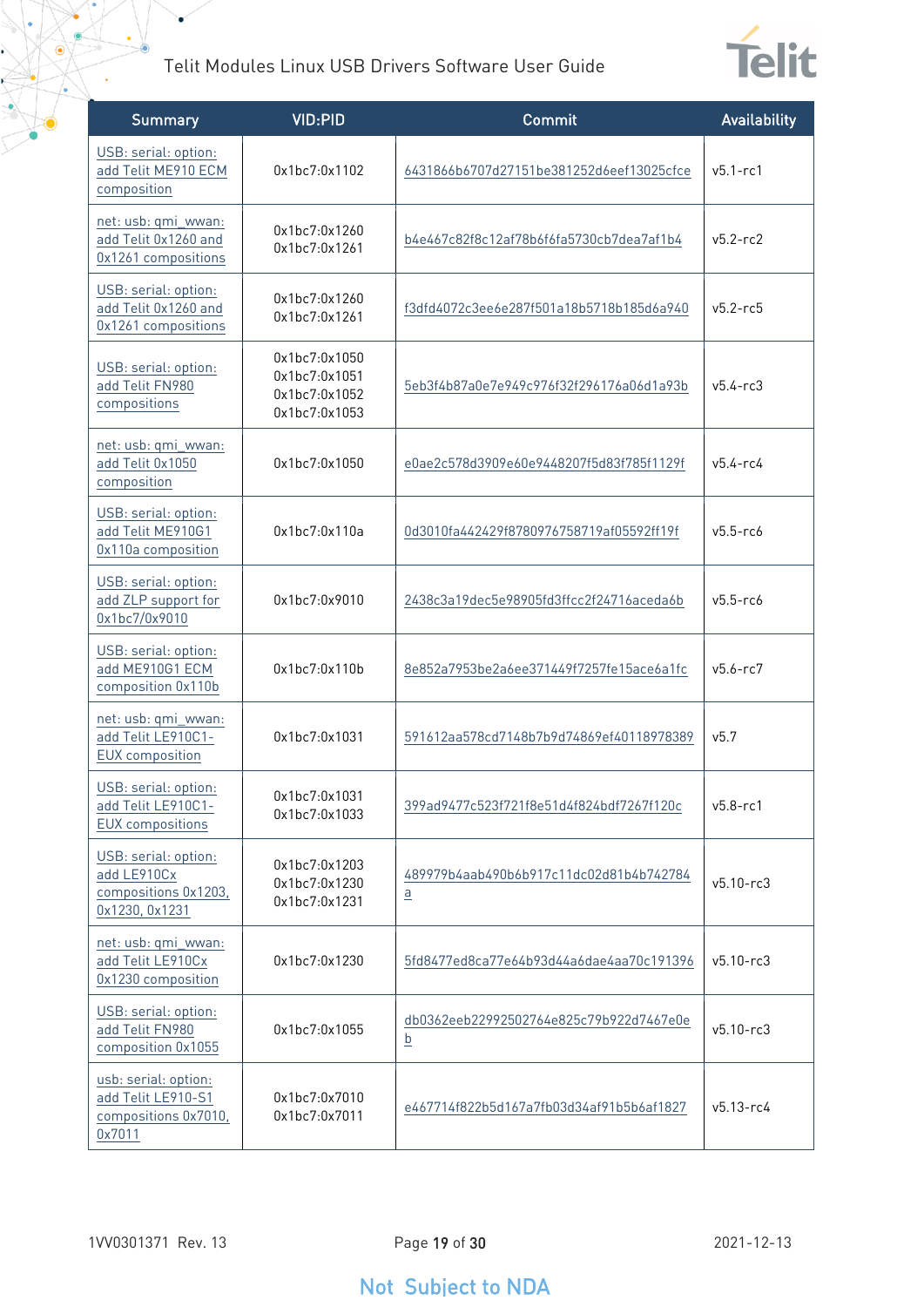¥



| <b>Summary</b>                                                         | <b>VID:PID</b>                                                   | Commit                                   | <b>Availability</b> |
|------------------------------------------------------------------------|------------------------------------------------------------------|------------------------------------------|---------------------|
| usb: serial: option:<br>add Telit FD980<br>composition 0x1056          | 0x1bc7:0x1056                                                    | 5648c073c33d33a0a19d0cb1194a4eb88efe2b71 | $v5.14 - r65$       |
| net: usb: cdc_mbim:<br>avoid altsetting<br>toggling for Telit<br>LN920 | 0x1bc7:0x1061                                                    | aabbdc67f3485b5db27ab4eba01e5fbf1ffea62c | $v5.15 - rc1$       |
| net: usb: qmi wwan:<br>add Telit 0x1060<br>composition                 | 0x1bc7:0x1060                                                    | 8d17a33b076d24aa4861f336a125c888fb918605 | $v5.15 - rc1$       |
| USB: serial: option:<br>add Telit LN920<br>compositions                | 0x1bc7:0x1060<br>0x1bc7:0x1061<br>0x1bc7:0x1062<br>0x1bc7:0x1063 | 7bb057134d609b9c038a00b6876cf0d37d0118ce | $v5.15 - rc3$       |
| USB: serial: option:<br>add Telit LE910Cx<br>composition 0x1204        | 0x1hc7:0x1204                                                    | f5a8a07edafed8bede17a95ef8940fe3a57a77d5 | $v5.15 - r66$       |
| USB: serial: option:<br>add Telit LE910S1<br>0x9200 composition        | 0x1bc7:0x9200                                                    | e353f3e88720300c3d72f49a4bea54f42db1fa5e | $v5.16 - rc3$       |
| USB: serial: option:<br>add Telit FN990<br>compositions                | 0x1bc7:0x1070<br>0x1bc7:0x1071<br>0x1bc7:0x1072<br>0x1bc7:0x1073 | 2b503c8598d1b232e7fc7526bce9326d92331541 | $v5.16 - r6$        |
| net: usb: qmi_wwan:<br>add Telit 0x1070<br>composition                 | 0x1bc7:0x1070                                                    | 94f2a444f28a649926c410eb9a38afb13a83ebe0 | $v5.16 - r6$        |

Table 7: kernel commits related to Telit modules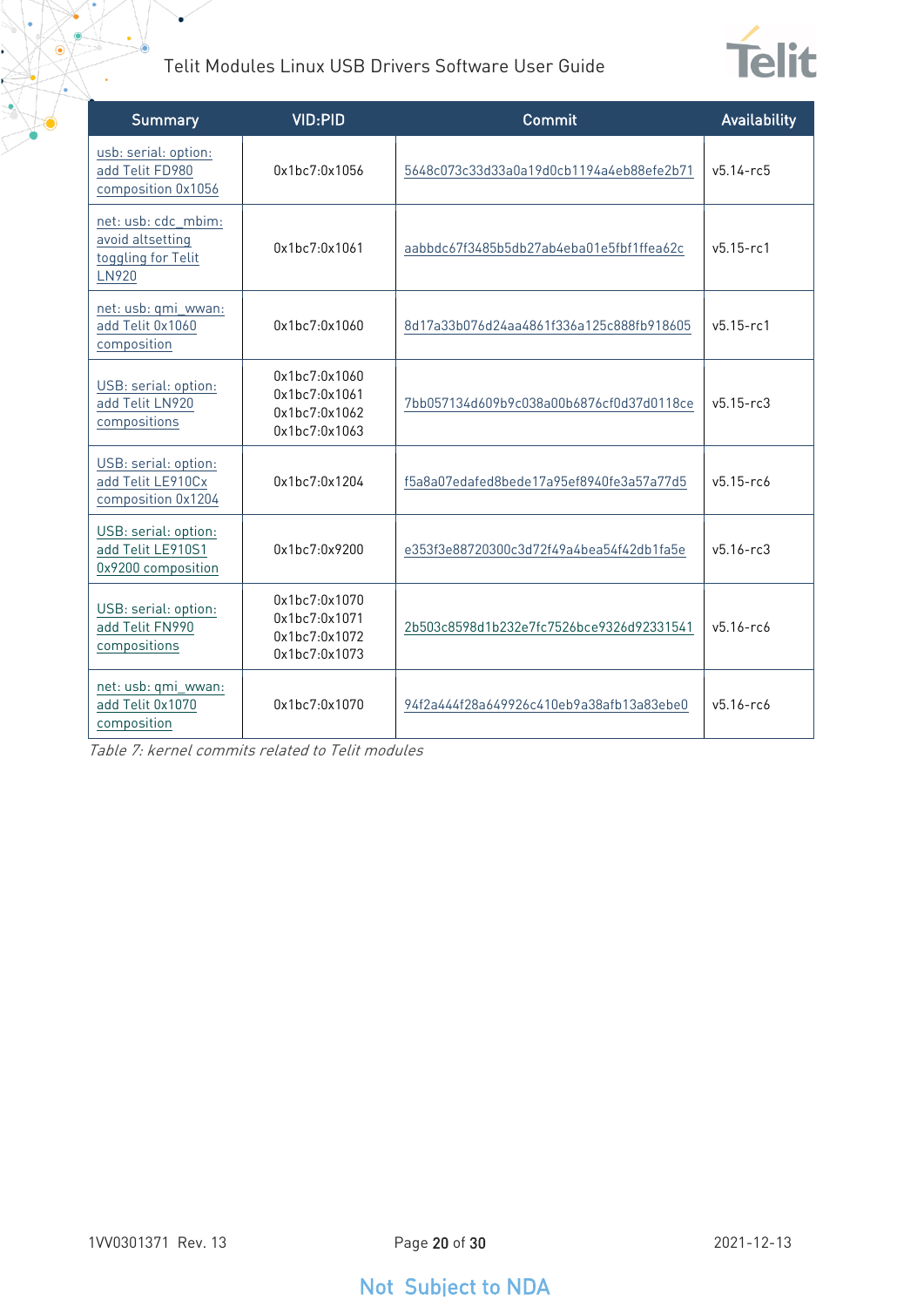

## <span id="page-20-1"></span><span id="page-20-0"></span>**6. ADDITIONAL KERNEL COMMITS**

#### Raw-Ip Support and Important Fixes for qmi\_wwan  $6.1.$

Below is a list of commits for adding Raw-Ip support to qmi\_wwan and addressing important issues.

| <b>Summary</b>                                                       | Commit                                   | <b>Availability</b> |
|----------------------------------------------------------------------|------------------------------------------|---------------------|
| net: qmi_wwan: MDM9x30 specific power<br>management                  | 93725149794d3d418cf1eddcae60c7b536c5faa1 | $v4.5-rc1$          |
| usbnet: allow mini-drivers to consume L2<br>headers                  | 81e0ce79f2919dbd5f025894d29aa806af8695c7 | $v4.5 - r c1$       |
| net: qmi_wwan: support "raw IP" mode                                 | 32f7adf633b9f99ad5089901bc7ebff57704aaa9 | $v4.5-rc1$          |
| net: qmi_wwan: should hold RTNL while<br>changing netdev type        | 6c730080e663b1d629f8aa89348291fbcdc46cd9 | $v4.5-rc1$          |
| net: qmi_wwan: ignore bogus CDC Union<br>descriptors                 | 34a55d5e858e81a20d33fd9490149d6a1058be0c | $v4.5 - r c1$       |
| qmi_wwan: Add missing<br>skb_reset_mac_header-call                   | 0de0add10e587effa880c741c9413c874f16be91 | v4.14               |
| usbnet: fix alignment for frames with no<br>ethernet header          | a4abd7a80addb4a9547f7dfc7812566b60ec505c | $v4.15 - rc3$       |
| gmi wwan: set FLAG SEND ZLP to avoid<br>network initiated disconnect | 245d21190aec547c0de64f70c0e6de871c185a24 | $v4.16 - r c1$      |
| qmi wwan: Fix out-of-bounds read                                     | 904d88d743b0c94092c5117955eab695df8109e8 | $v5.2 - rc7$        |

<span id="page-20-2"></span>Table 8: qmi\_wwan relevant kernel commits

#### $6.2.$ QMAP Support in qmi\_wwan

Below is a list of commits for adding QMAP support to qmi\_wwan.

| Summary                                                   | Commit                                   | <b>Availability</b> |
|-----------------------------------------------------------|------------------------------------------|---------------------|
| net: usb: qmi wwan: add qmap mux protocol<br>support      | c6adf77953bcec0ad63d7782479452464e50f7a3 | $v4.12 - r c1$      |
| gmi wwan: fix NULL deref on disconnect                    | bbae08e592706dc32e5c7c97827b13c1c178668b | $v4.13 - r65$       |
| gmi wwan: Fix gmap header retrieval in<br>gmimux rx fixup | d667044f49513d55fcfefe4fa8f8d96091782901 | v4.20               |
| qmi wwan: add MTU default to qmap network<br>interface    | f87118d5760f00af7228033fbe783c7f380d2866 | $v5.0 - rc3$        |
| gmi wwan: add support for QMAP padding in<br>the RX path  | 61356088ace1866a847a727d4d40da7bf00b67fc | $v5.2 - r66$        |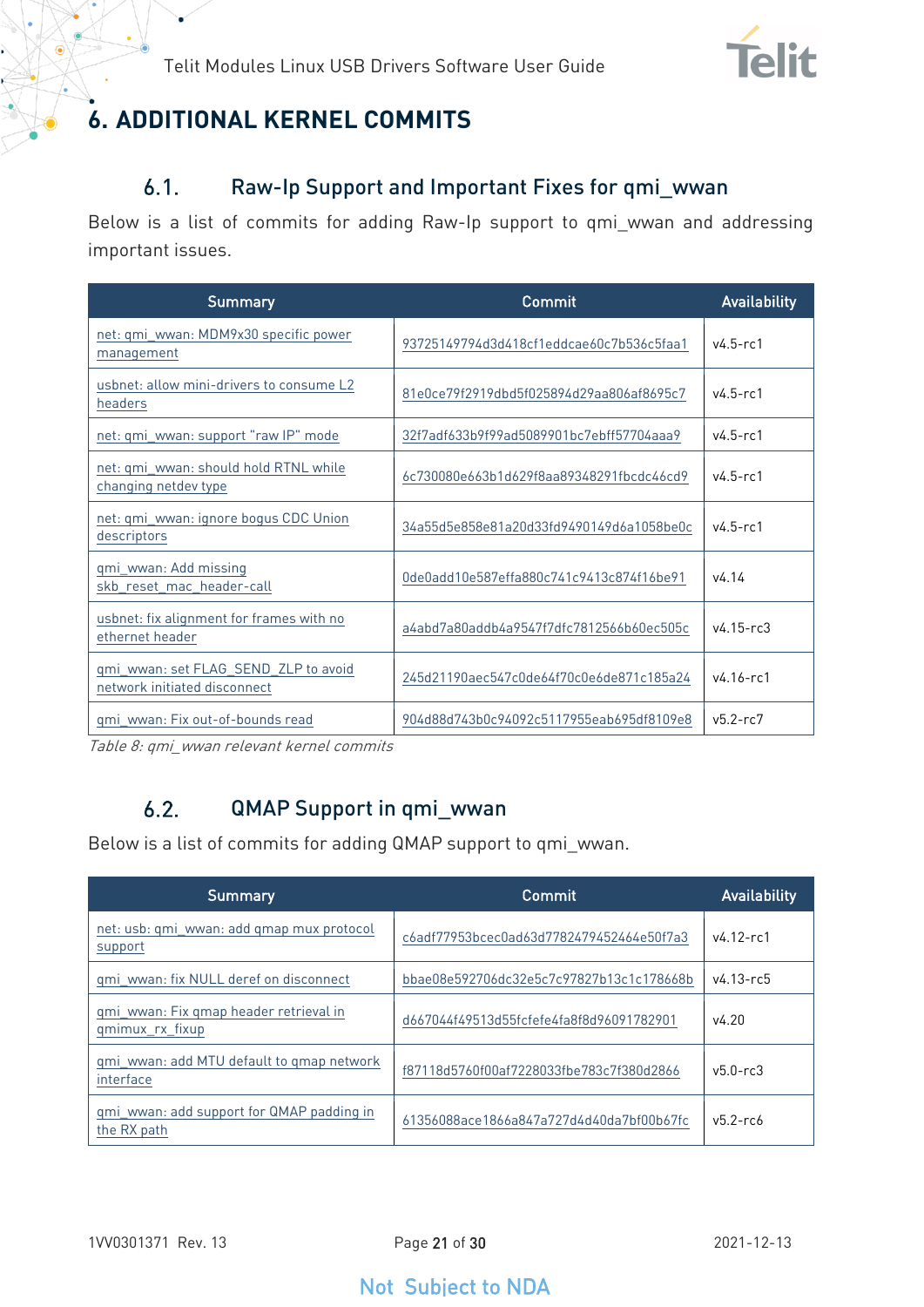

| <b>Summary</b>                                                       | Commit                                   | Availability               |
|----------------------------------------------------------------------|------------------------------------------|----------------------------|
| gmi_wwan: add network device usage<br>statistics for gmimux devices  | 44f82312fe9113bab6642f4d0eab6b1b7902b6e1 | $v5.2 - r66$               |
| gmi wwan: avoid RCU stalls on device<br>disconnect when in QMAP mode | a8fdde1cb830e560208af42b6c10750137f53eb3 | $v5.2 - rcb$               |
| qmi wwan: extend permitted QMAP mux id<br>value range                | 36815b416fa48766ac5a98e4b2dc3ebc5887222e | $v5.2 - rcb$               |
| gmi wwan: Increase headroom for QMAP<br><b>SKBs</b>                  | 2e4233870557ac12387f885756b70fc181cb3806 | v5.12                      |
| net: usb: qmi_wwan: add qmap id sysfs file for<br>gmimux interfaces  | e594ad980ec26fb7351d02c84abaa77ecdb4e522 | $v5.12 - rc1 -$<br>dontuse |
| net: usb: qmi wwan: allow qmimux add/del<br>with master up           | 6c59cff38e66584ae3ac6c2f0cbd8d039c710ba7 | $v5.12 - rc3$              |

Table 9: qmi\_wwan QMAP relevant kernel commits

 $\bullet$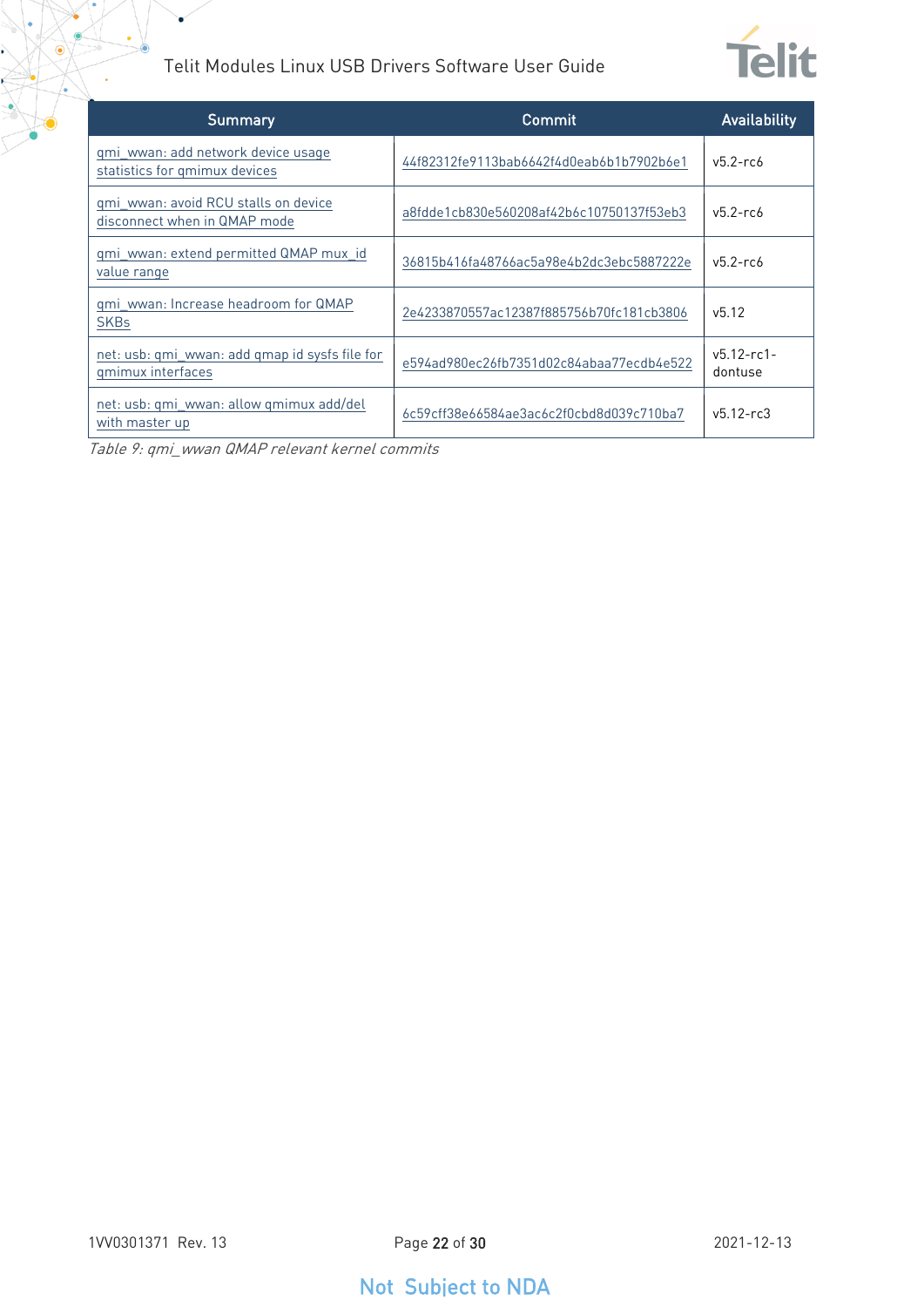

## <span id="page-22-1"></span><span id="page-22-0"></span>**7. PRODUCT AND SAFETY INFORMATION**

#### $7.1.$ Copyrights and Other Notices

#### SPECIFICATIONS ARE SUBJECT TO CHANGE WITHOUT NOTICE

Although reasonable efforts have been made to ensure the accuracy of this document, Telit assumes no liability resulting from any inaccuracies or omissions in this document, or from the use of the information contained herein. The information contained in this document has been carefully checked and is believed to be reliable. Telit reserves the right to make changes to any of the products described herein, to revise it and to make changes from time to time without any obligation to notify anyone of such revisions or changes. Telit does not assume any liability arising from the application or use of any product, software, or circuit described herein; neither does it convey license under its patent rights or the rights of others.

This document may contain references or information about Telit's products (machines and programs), or services that are not announced in your country. Such references or information do not necessarily mean that Telit intends to announce such Telit products, programming, or services in your country.

### <span id="page-22-2"></span>7.1.1. Copyrights

This instruction manual and the Telit products described herein may include or describe Telit copyrighted material, such as computer programs stored in semiconductor memories or other media. The laws in Italy and in other countries reserve to Telit and its licensors certain exclusive rights for copyrighted material, including the exclusive righ to copy, reproduce in any form, distribute and make derivative works of the copyrighted material. Accordingly, any of Telit's or its licensors' copyrighted material contained herein or described in this instruction manual, shall not be copied, reproduced, distributed, merged or modified in any way without the express written permission of the owner. Furthermore, the purchase of Telit products shall not be deemed to grant in any way, neither directly nor by implication, or estoppel, any license.

### <span id="page-22-3"></span>7.1.2. Computer Software Copyrights

Telit and the Third Party supplied Software (SW) products, described in this instruction manual may include Telit's and other Third Party's copyrighted computer programs stored in semiconductor memories or other media. Laws in Italy and in other countries reserve to Telit and other Third Party, SW exclusive rights for copyrighted computer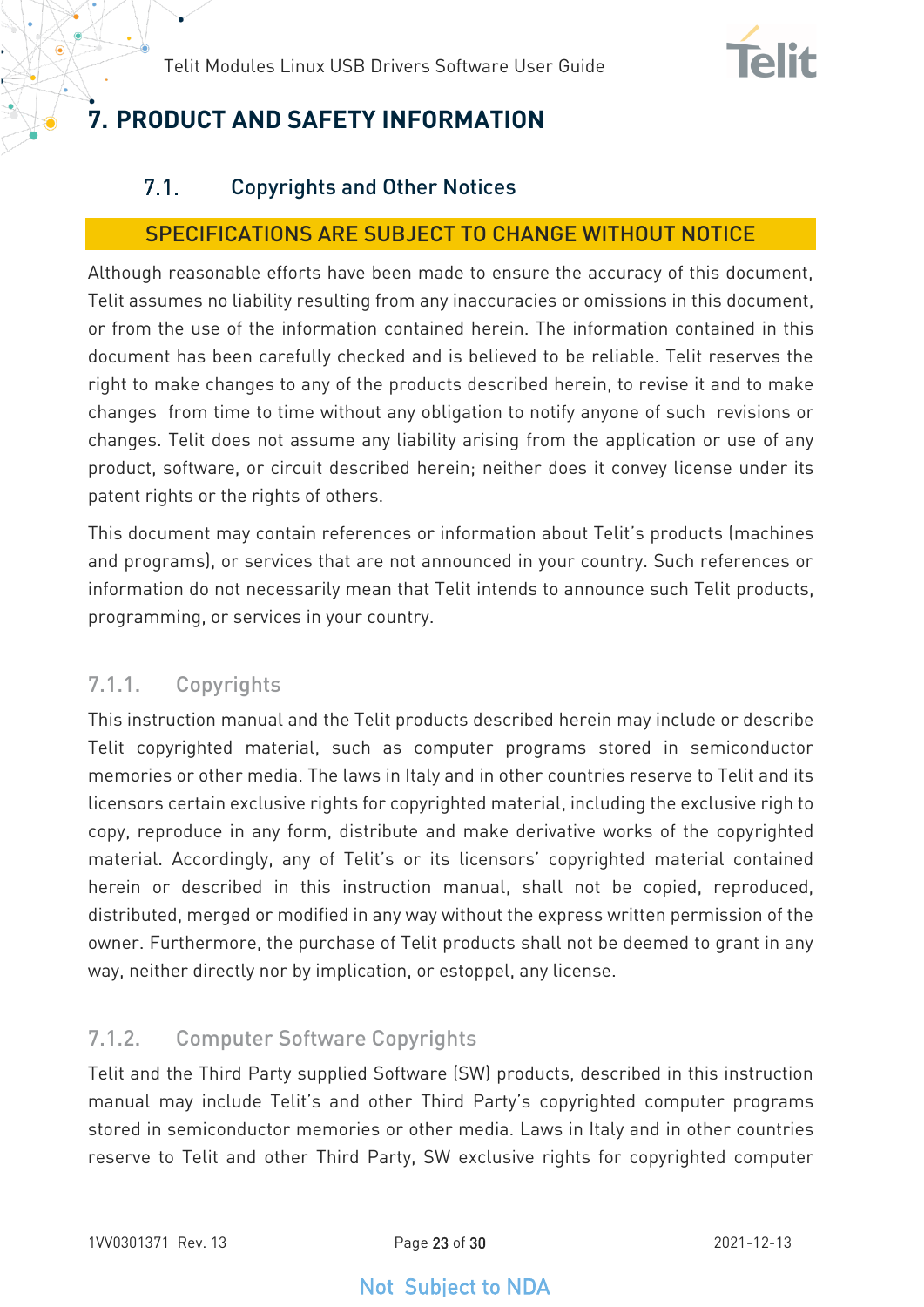

programs, including – but not limited to - the exclusive right to copy or reproduce in any form the copyrighted products. Accordingly, any copyrighted computer programs contained in Telit's products described in this instruction manual shall not be copied (reverse engineered) or reproduced in any manner without the express written permission of the copyright owner, being Telit or the Third Party software supplier. Furthermore, the purchase of Telit products shall not be deemed to grant either directly or by implication, estoppel, or in any other way, any license under the copyrights, patents or patent applications of Telit or other Third Party supplied SW, except for the normal non-exclusive, royalty free license to use arising by operation of law in the sale of a product.

#### <span id="page-23-0"></span> $7.2.$ Usage and Disclosure Restrictions

#### <span id="page-23-1"></span>7.2.1. License Agreements

The software described in this document is owned by Telit and its licensors. It is furnished by express license agreement only and shall be used exclusively in accordance with the terms of such agreement.

#### <span id="page-23-2"></span>7.2.2. Copyrighted Materials

The Software and the documentation are copyrighted materials. Making unauthorized copies is prohibited by the law. The software or the documentation shall not be reproduced, transmitted, transcribed, even partially, nor stored in a retrieval system, nor translated into any language or computer language, in any form or by any means, without prior written permission of Telit.

#### <span id="page-23-3"></span>7.2.3. High Risk Materials

Components, units, or third-party goods used in the making of the product described herein are NOT fault-tolerant and are NOT designed, manufactured, or intended for use as on-line control equipment in the following hazardous environments requiring fail-safe controls: operations of Nuclear Facilities, Aircraft Navigation or Aircraft Communication Systems, Air Traffic Control, Life Support, or Weapons Systems ("High Risk Activities"). Telit and its supplier(s) specifically disclaim any expressed or implied warranty of fitness eligibility for such High Risk Activities.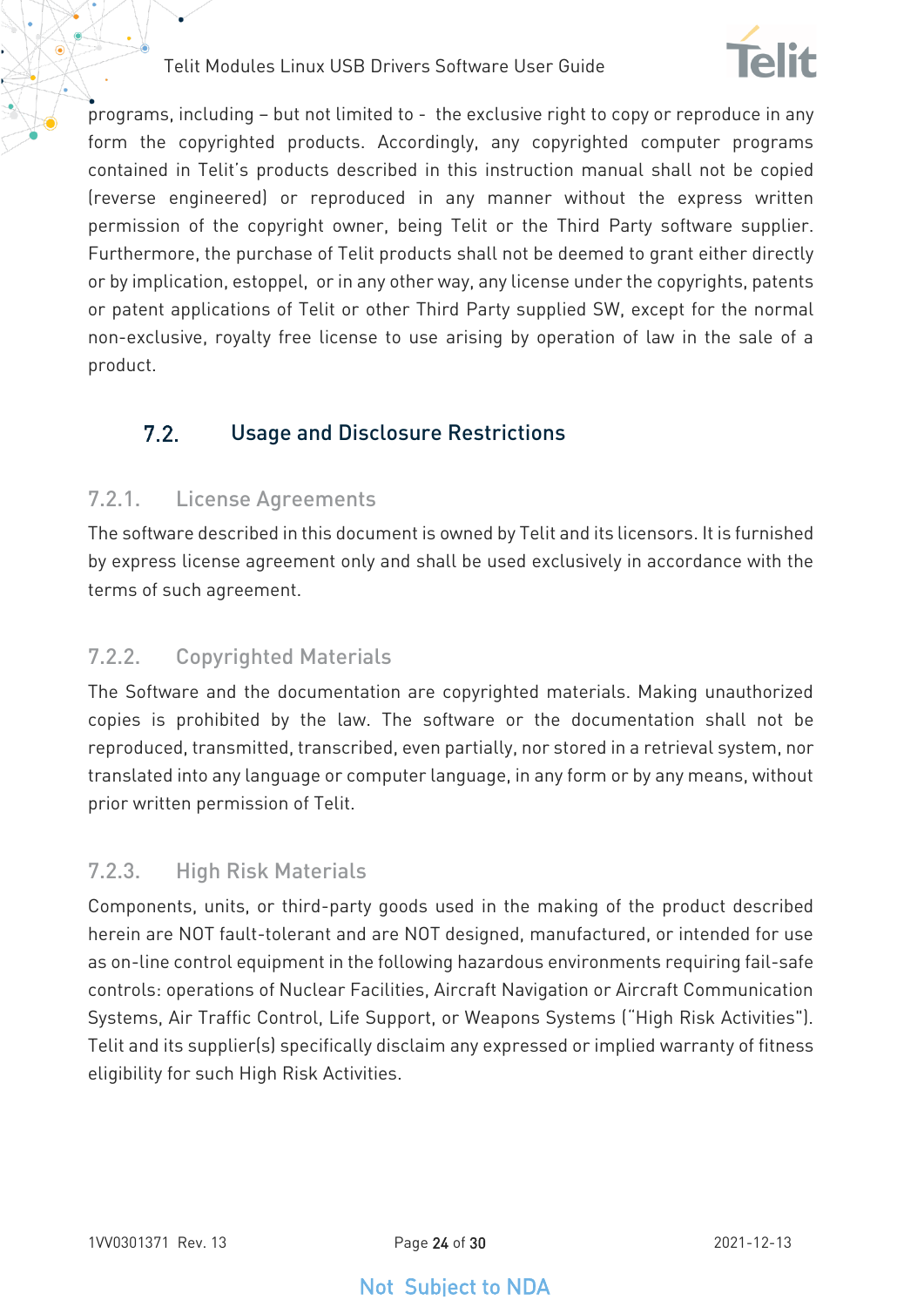

#### <span id="page-24-0"></span>7.2.4. Trademarks

TELIT and the Stylized T-Logo are registered in the Trademark Office. All other product or service names are property of their respective owners.

### <span id="page-24-1"></span>7.2.5. Third Party Rights

The software may include Third Party's software Rights. In this case the user agrees to comply with all terms and conditions imposed in respect of such separate software rights. In addition to Third Party Terms, the disclaimer of warranty and limitation of liability provisions in this License, shall apply to the Third Party Rights software as well.

TELIT HEREBY DISCLAIMS ANY AND ALL WARRANTIES EXPRESSED OR IMPLIED FROM ANY THIRD PARTY REGARDING ANY SEPARATE FILES, ANY THIRD PARTY MATERIALS INCLUDED IN THE SOFTWARE, ANY THIRD PARTY MATERIALS FROM WHICH THE SOFTWARE IS DERIVED (COLLECTIVELY "OTHER CODES"), AND THE USE OF ANY OR ALL OTHER CODES IN CONNECTION WITH THE SOFTWARE, INCLUDING (WITHOUT LIMITATION) ANY WARRANTIES OF SATISFACTORY QUALITY OR FITNESS FOR A PARTICULAR PURPOSE.

NO THIRD PARTY LICENSORS OF OTHER CODES MUST BE LIABLE FOR ANY DIRECT, INDIRECT, INCIDENTAL, SPECIAL, EXEMPLARY, OR CONSEQUENTIAL DAMAGES (INCLUDING WITHOUT LIMITATION LOST OF PROFITS), HOWEVER CAUSED AND WHETHER MADE UNDER CONTRACT, TORT OR OTHER LEGAL THEORY, ARISING IN ANY WAY OUT OF THE USE OR DISTRIBUTION OF THE OTHER CODES OR THE EXERCISE OF ANY RIGHTS GRANTED UNDER EITHER OR BOTH THIS LICENSE AND THE LEGAL TERMS APPLICABLE TO ANY SEPARATE FILES, EVEN IF ADVISED OF THE POSSIBILITY OF SUCH DAMAGES.

#### <span id="page-24-2"></span>7.2.6. Waiwer of Liability

IN NO EVENT WILL TELIT AND ITS AFFILIATES BE LIABLE FOR AY DIRECT, INDIRECT, SPECIAL, GENERAL, INCIDENTAL, CONSEQUENTIAL, PUNITIVE OR EXEMPLARY INDIRECT DAMAGE OF ANY KIND WHATSOEVER, INCLUDING BUT NOT LIMITED TO REIMBURSEMENT OF COSTS, COMPENSATION OF ANY DAMAGE, LOSS OF PRODUCTION, LOSS OF PROFIT, LOSS OF USE, LOSS OF BUSINESS, LOSS OF DATA OR REVENUE, WHETHER OR NOT THE POSSIBILITY OF SUCH DAMAGES COULD HAVE BEEN REASONABLY FORESEEN, CONNECTD IN ANY WAY TO THE USE OF THE PRODUCT/S OR TO THE INFORMATION CONTAINED IN THE PRESENT DOCUMENTATION, EVEN IF TELIT AND/OR ITS AFFILIATES HAVE BEEN ADVISED OF THE POSSIBILITY OF SUCH DAMAGES OR THEY ARE FORESEEABLE OR FOR CLAIMS BY ANY THIRD PARTY.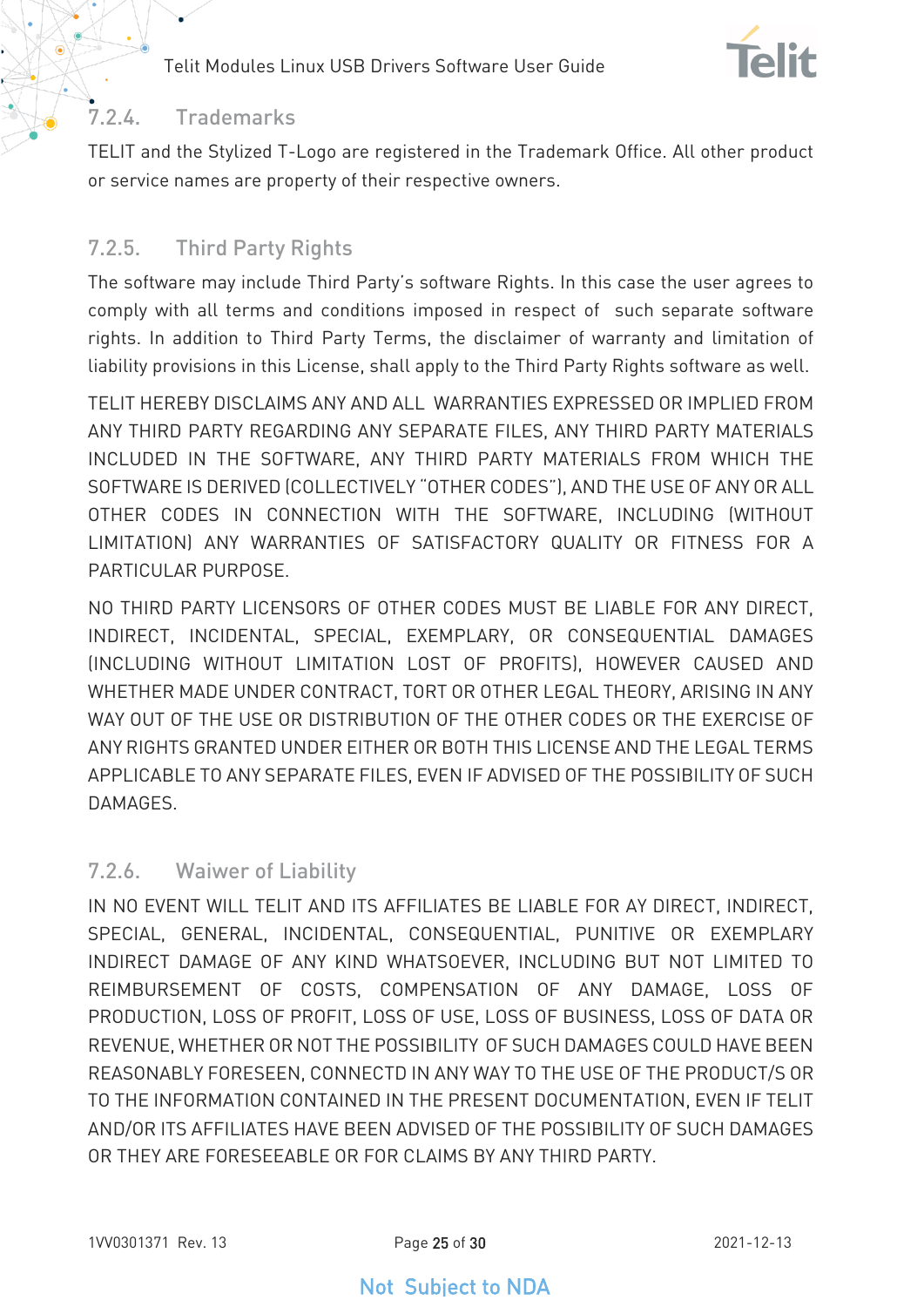

#### $7.3$ Safety Recommendations

<span id="page-25-0"></span>Make sure the use of this product is allowed in your country and in the environment required. The use of this product may be dangerous and has to be avoided in areas where:

- it can interfere with other electronic devices, particularly in environments such as hospitals, airports, aircrafts, etc.
- there is a risk of explosion such as gasoline stations, oil refineries, etc. It is the responsibility of the user to enforce the country regulation and the specific environment regulation.

Do not disassemble the product; any mark of tampering will compromise the warranty validity. We recommend following the instructions of the hardware user guides for correct wiring of the product. The product has to be supplied with a stabilized voltage source and the wiring has to be conformed to the security and fire prevention regulations. The product has to be handled with care, avoiding any contact with the pins because electrostatic discharges may damage the product itself. Same cautions have to be taken for the SIM, checking carefully the instruction for its use. Do not insert or remove the SIM when the product is in power saving mode.

The system integrator is responsible for the functioning of the final product. Therefore, the external components of the module, as well as any project or installation issue, have to be handled with care. Any interference may cause the risk of disturbing the GSM network or external devices or having an impact on the security system. Should there be any doubt, please refer to the technical documentation and the regulations in force. Every module has to be equipped with a proper antenna with specific characteristics. The antenna has to be installed carefully in order to avoid any interference with other electronic devices and has to guarantee a minimum distance from the body (20 cm). In case this requirement cannot be satisfied, the system integrator has to assess the final product against the SAR regulation.

The equipment is intended to be installed in a restricted area location.

The equipment must be supplied by an external specific limited power source in compliance with the standard EN 62368-1:2014.

The European Community provides some Directives for the electronic equipment introduced on the market. All of the relevant information is available on the European Community website:

[https://ec.europa.eu/growth/sectors/electrical-engineering\\_en](https://ec.europa.eu/growth/sectors/electrical-engineering_en)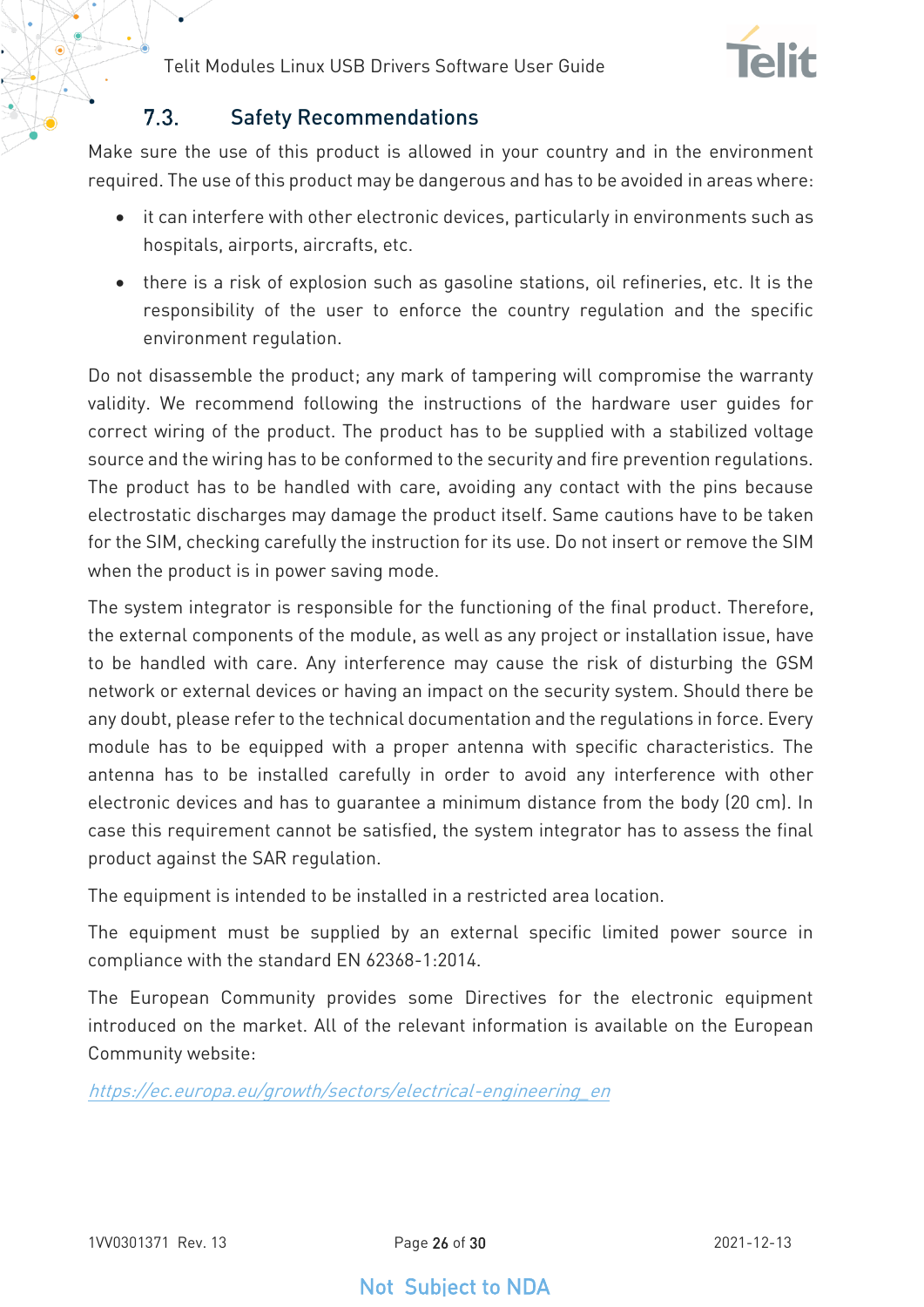

## <span id="page-26-0"></span>**8. GLOSSARY**

 $\bullet$ 

| <b>ACM</b>  | Abstract Control Model                                |
|-------------|-------------------------------------------------------|
| <b>ADB</b>  | Android Debug Bridge                                  |
| <b>CDC</b>  | <b>Communications Class Device</b>                    |
| <b>ECM</b>  | <b>Ethernet Control Model</b>                         |
| <b>MBIM</b> | Mobile Broadband Interface Model                      |
| <b>NCM</b>  | Network Control Model                                 |
| <b>PPP</b>  | <b>Point to Point Protocol</b>                        |
| <b>QMAP</b> | <b>Qualcomm Multiplexing and Aggregation Protocol</b> |
| <b>USB</b>  | Universal Serial Bus                                  |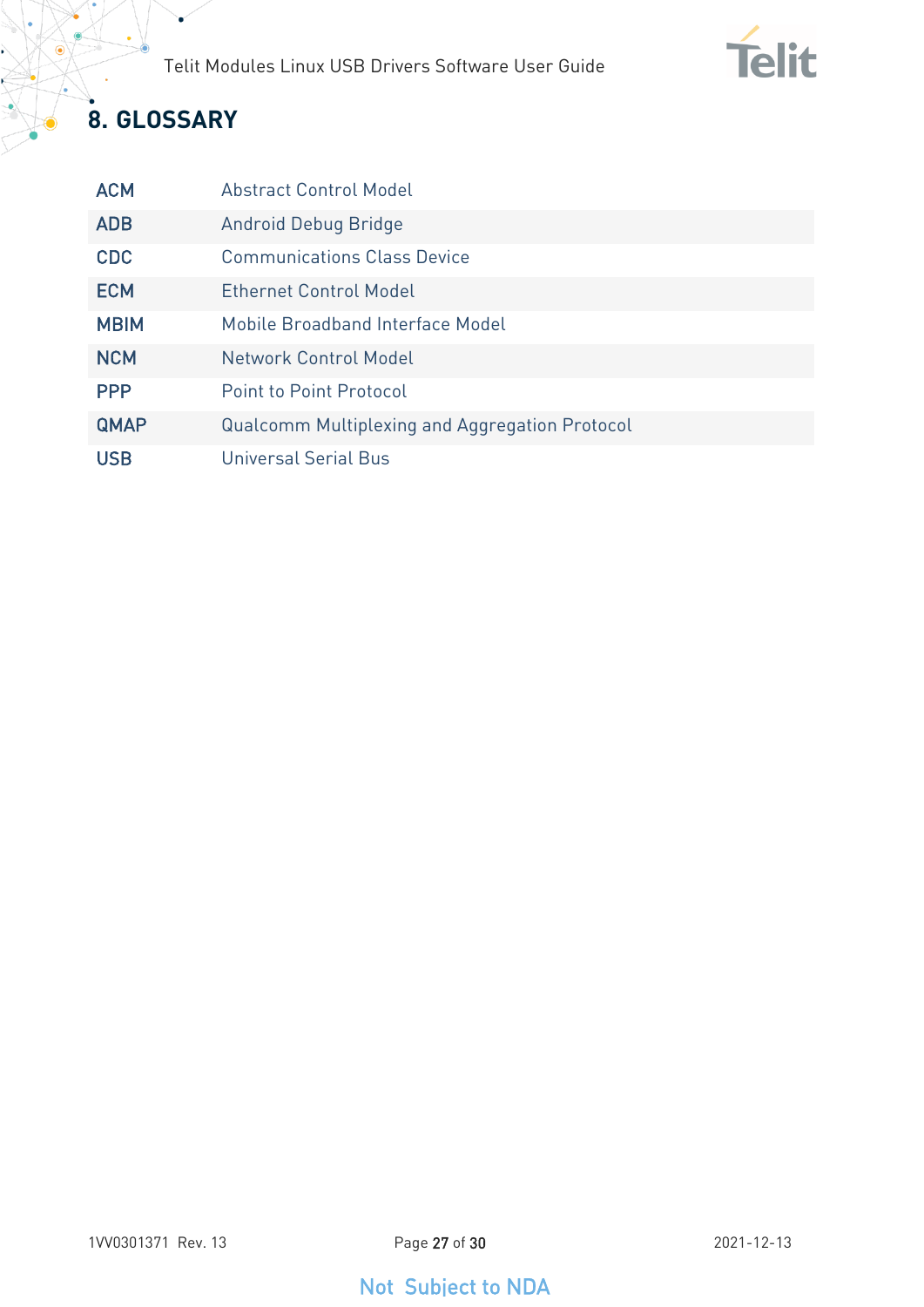

## <span id="page-27-0"></span>**9. DOCUMENT HISTORY**

¥

| <b>Revision</b> | Date             | <b>Changes</b>                                                                        |
|-----------------|------------------|---------------------------------------------------------------------------------------|
| 13              | $2021 - 12 - 13$ | Added LE910C1 composition 0x1204                                                      |
|                 |                  | Added LE910S1 composition 0x9200 and related entry in Table 6                         |
|                 |                  | Added FN990 compositions 0x1070, 0x1071, 0x1072, 0x1073                               |
| 12              | 2021-09-24       | Added LN920 in applicability table and related kernel commits                         |
| 11              | 2021-08-09       | Added FD980 composition 0x1056                                                        |
|                 |                  | Added FD980 in applicability table                                                    |
|                 |                  | Added paragraph "Multi-configuration compositions"                                    |
| 10              | 2021-06-14       | Changed document template and reworded some paragraphs                                |
|                 |                  | Fixed FN980 kernel version availability in applicability table                        |
|                 |                  | Added LE910S1 to applicability table                                                  |
|                 |                  | Added LE910S1 0x7010 and 0x7011 composition description and<br>related kernel commits |
|                 |                  | Added QMAP paragraph and related kernel commits                                       |
|                 |                  | Modified flashing device information for 0x18d1:0xd00d and<br>0x8087:0x0801 (removed) |
|                 |                  | Changed kernel commit references from github to git.kernel.org                        |
| 9               | 2020-11-09       | Added LE910Cx compositions 0x1203, 0x1230, 0x1231 and FN980<br>composition 0x1055     |
|                 |                  | Removed references to deprecated ModemManager and<br>NetworkManager documents         |
|                 |                  | Removed references to deprecated lxfp                                                 |
| 8               | 2020-09-01       | Added LE910C1-EUX support and updated kernel patches list                             |
|                 |                  | Added LM960 0x1040 qmi_wwan rx urb size note                                          |
| 7               | 2020-03-27       | Changed ME910G1 to MEx10G1 in applicability table                                     |
|                 |                  | Added ML865C1 and ML865G1 to applicability table                                      |
|                 |                  | Updated kernel patches list for composition 0x110b                                    |
| 6               | 2020-01-13       | Added ME910G1 0x110a composition                                                      |
|                 |                  | Added FN980 0x9010 flashing device composition                                        |
|                 |                  | Updated kernel patches list                                                           |
|                 |                  | Updated applicability table                                                           |
| 5               | 2019-10-21       | Added FN980 in applicability table and related kernel commits                         |
| 4               | 2019-05-24       | Removed automotive modules from applicability table                                   |
|                 |                  | Added LN940 and UE866 in applicability table                                          |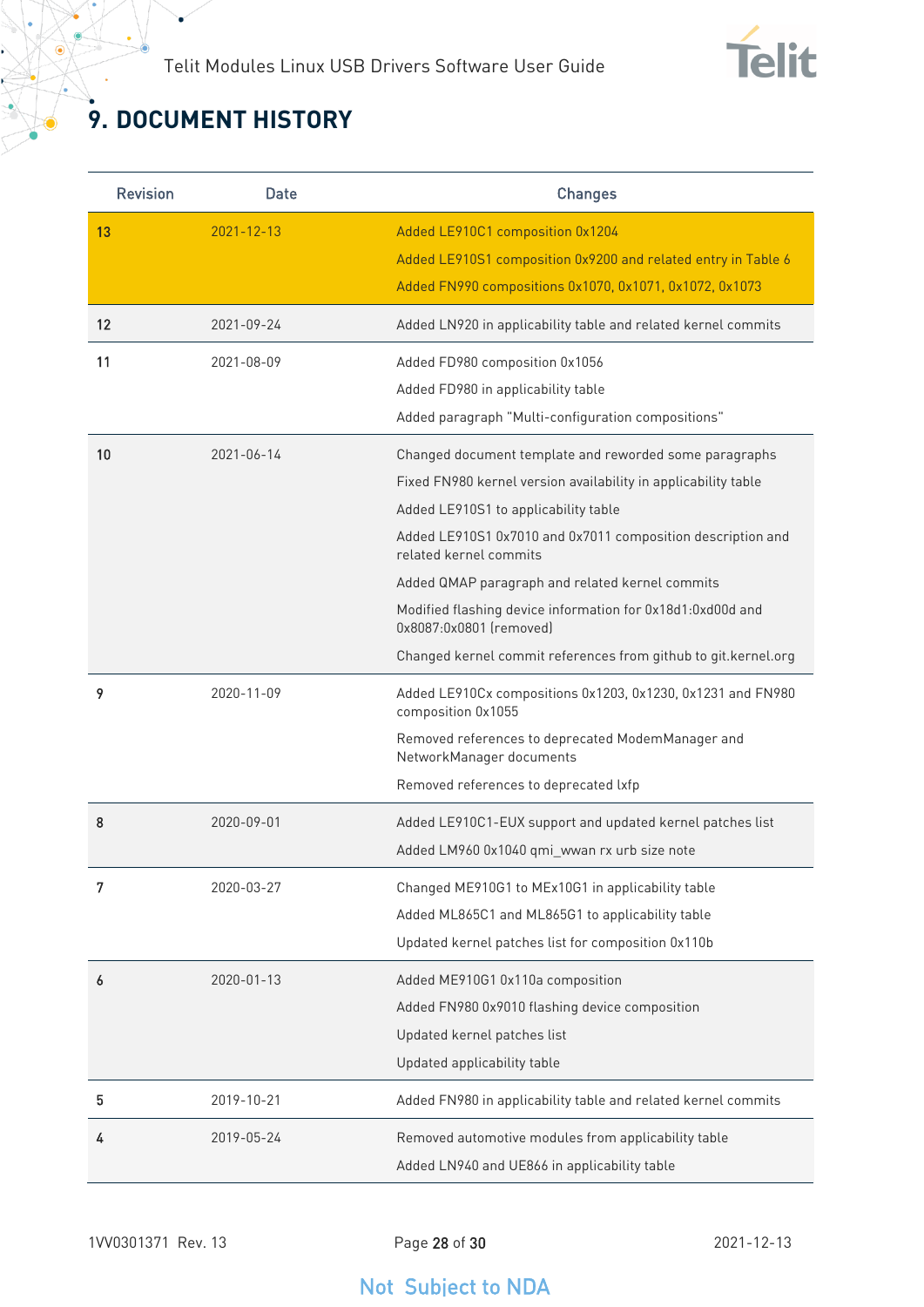

 $\bullet$ 



|                |            | Added LM940 kernel commit for fixing big data packets issue                          |
|----------------|------------|--------------------------------------------------------------------------------------|
|                |            | Added ME910 composition 0x1102, LECx910 compositions 0x1260<br>and 0x1261            |
|                |            | Updated kernel patches list                                                          |
| 3              | 2018-05-07 | Added LE866 flashing device details                                                  |
|                |            | Added kernel commit for PID 0x0036                                                   |
|                |            | Added LE910D1 in applicability table                                                 |
| $\overline{2}$ | 2018-02-13 | Added LM960 in applicability table                                                   |
|                |            | Added ME910 composition 0x1101                                                       |
|                |            | Added "Additional Kernel Commits" chapter                                            |
|                |            | Added "Minimum Kernel Version" in applicability table                                |
|                | 2017-11-24 | Added LE920A4 and LE910C1 composition 0x1201                                         |
|                |            | Added LM940 in applicability table                                                   |
|                |            | Added reference to commit cdc-wdm: fix "out-of-sync" due to<br>missing notifications |
| 0              | 2017-04-28 | First issue                                                                          |

From Mod.0818 rev.4